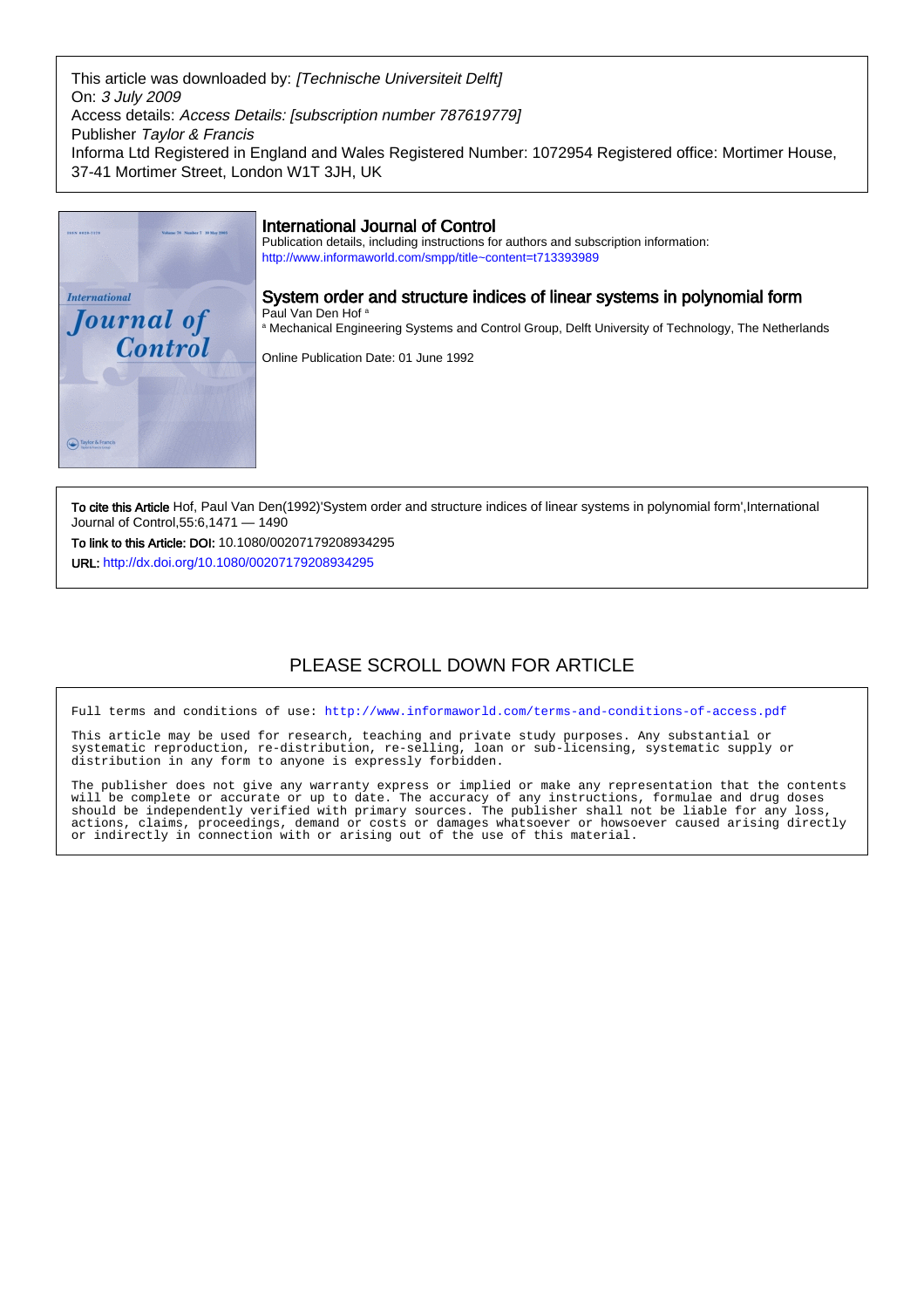# **System order and structure indices of linear systems in polynomial form**

PAUL VAN DEN HOFt

Linear time-invariant, finite-dimensional discrete time systems are very often specified in a polynomial form representation in either a forward or backward shift operator (sometimes called MFD and ARMA form). In this paper it is shown that there exists a unifying theory for the determination of McMillan degree and Kronecker observability indices of systems represented by polynomial matrices in the two shift operators, considering the MFD and ARMA forms as special cases. Treating dynamical systems in terms of their behaviour, i.e. the set of admissible signal trajectories, the notions of McMillan degree and observability indices can be generalized to non-controllable as well as to non-causal systems

#### 1. **Introduction**

Linear, time-invariant, finite-dimensional, discrete time systems can be represented in many different ways. Descriptions in terms of difference equations are quite common, formulating direct relations between the input and output variables of the system and their time shifts. For a multivariable system with input  $u(t)$  and output  $y(t)$ , two different types of polynomial representations are frequently used:

MFD-form:

$$
P(\sigma)y(t) = Q(\sigma)u(t) \quad \forall \ t \in \mathbb{Z}
$$
 (1)

with  $y(t) \in \mathbb{R}^p$ ,  $u(t) \in \mathbb{R}^m$ , and *P*, *Q* polynomial matrices of size  $(p \times p)$ ,  $(p \times m)$  in one indeterminate, and  $\sigma$  the (forward) shift operator:  $\sigma w(t) = w(t+1)$ .

ARMA-form:

$$
P^*(\sigma^{-1})y(t) = Q^*(\sigma^{-1})u(t) \quad \forall t \in \mathbb{Z}
$$
 (2)

with  $P^*$ ,  $Q^*$  polynomial matrices of similar size as P, Q, and  $\sigma^{-1}$  the (backward) shift operator:  $\sigma^{-1}w(t) = w(t-1)$ .

The notions of matrix fraction description (MFD) and autoregressive moving average (ARMA) would actually be more consistently denoted by forward/backward difference equation forms. However, in order to keep up with most of the literature on this subject the notions of MFD- and ARMA-forms will be used throughout this paper. Both forms are frequently applied in problems of systems and control theory, while the choice between the two is more or less dependent on the type of problem that is discussed. In identification, and especially in prediction error identification, ARMA forms are popular because of their natural way of treating output predictions: the output signal  $y(t)$  is written as a linear combination

0020-7179{92 \$3.00 © 1992 Taylor & Francis Ltd

Received I October 1990. Revised 15 May 1991.

t Mechanical Engineering Systems and Control Group, Delft University of Technology, Mekelweg 2, 2628 CD Delft, The Netherlands.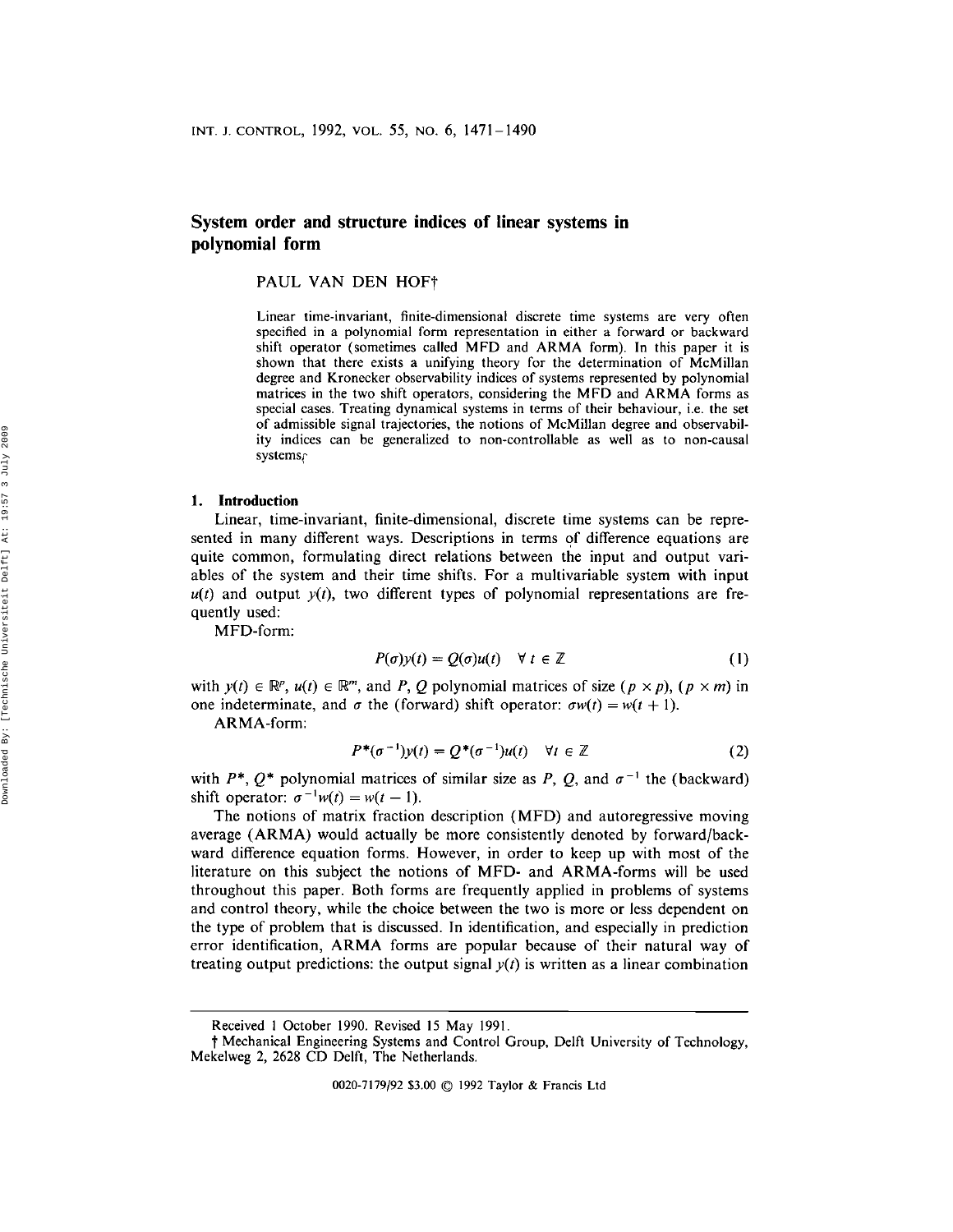of previous output and input signals  $y(t - i)$ ,  $u(t - j)$ ,  $i > 0$ ,  $j \ge 0$ ; see e.g. Ljung (1987). In this respect the so-called monic ARMA forms are very suitable, having  $P^*(\sigma^{-1}) = I + P_1 \sigma^{-1} + \cdots + P_r \sigma^{-r}$ , with  $P_i \in \mathbb{R}^{p \times p}$ ,  $i = 1, ..., r$ . In the area of control and in parametrization problems the MFD forms are applied more frequently. In parametrization issues, and especially in the construction of canonical forms, this is due to the fact that in MFD forms the McMillan degree and the (Kronecker) observability indices of systems can be simply related to determinantal degrees and row degrees of specific MFD forms (Guidorzi 1975, 1981), whereas for ARMA forms this is much more complex. These simple expressions for McMillan degree and observability indices create the possibility for construction of identifiable continuous parametrizations of model sets containing all models with a prespecified set of observability indices.

In terms of ARMA-forms, identifiable continuous parametrizations can be constructed showing the general property that neither McMillan degree nor observability indices are prescribed and consequently these structural properties will vary over the parametrized model set; see for example Deistler et al. (1978), Deistler (1983), Hannan and Kavalieris (1984). An alternative parametrization in which the McMillan degree is prescribed but the transfer function  $P^{-1}Q$  of the models is restricted to have no poles in the origin ( $z = 0$ ), is discussed by Bokor and Keviczky (1987). It has been shown by Gevers (1986) that monic ARMA models will generically represent systems whose McMillan degree is a multiple of the output dimension *p*.

Obviously there exist straightforward relations between system representations in either MFD or ARMA form, which can be specified by considering the transfer functions  $H(z) = P(z)^{-1}Q(z)$  and  $H^*(z) = P^*(z^{-1})Q^*(z^{-1})$  as the basic system characteristics. Using the equality of transfer functions as a notion of system equivalence, transformations between MFD and ARMA forms have been shown, see, for example Wolovich and Elliot (1983). Gevers (1986) studied the McMillan degree and observability indices of ARMA models, showing that also for ARMA models expressions for these phenomena can be given, although resulting in more complex expressions than for MFD models. These results have been extended and generalized by Janssen (1988 *a,* b), where parallels between the situations of MFD and ARMA forms have been clearly indicated.

In this contribution it will be shown that there exists a unifying theory for the determination of McMillan degree and (Kronecker) observability indices of models in polynomial form, using polynomial representations that contain both  $\sigma$  and  $\sigma^{-1}$  as indeterminates. In these generalized forms, MFD and ARMA forms will reduce to special cases. This generalization is actually due to Willems (1986, 1988). In this paper the theory of model behaviour, as initiated by Willems (1986, 1988), will be applied and interpreted for dynamical systems having a prespecified set of input and output signals. Applying in this situation, the basic system characteristic of system behaviour as a more general notion for system equivalence than the transfer function, the concepts of McMillan degree and Kronecker observability indices will be generalized also to non-controllable as well as to non-causal systems. The generalized concepts will be denoted by the system order and observability indices of dynamical systems. For a detailed discussion on the concept of system behaviour the reader is referred to the papers of Willems. The use of the behavioural description of dynamical input-output systems in view of the system identification problem has also been discussed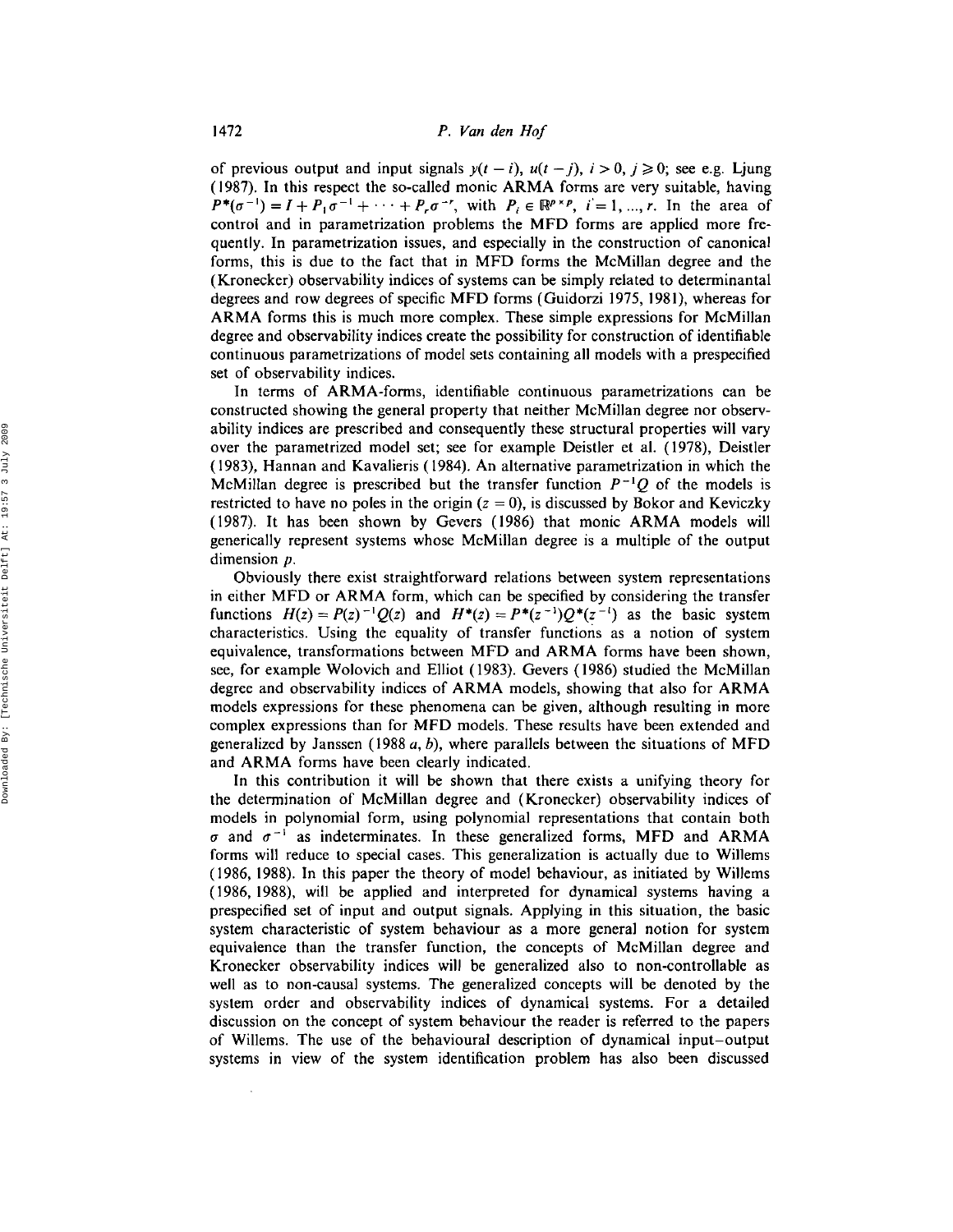by Van den Hof (1989 *a,* b). This paper is an extended version of Van den Hof (1990).

We first introduce the notion of system behaviour as advocated by Willems (1986). In § 3 some additional definitions and notation related to polynomial matrices will be summarized. Subsequently the concepts of system order and structural indices will be discussed and related explicit expressions will be presented on the basis of a polynomial representation.

Some notational conventions:  $\mathbb{R}^{p \times m}(z)$  is the field of  $(p \times m)$  rational matrices; R[z] is the ring of polynomials in the indeterminate z;  $R[z^{-1}]$  is the ring of polynomials in the indeterminate  $z^{-1}$ ;  $\mathbb{R}^{p \times m}[z, z^{-1}]$  is the ring of  $(p \times m)$ (bi) polynomial matrices in the indeterminates z and  $z^{-1}$ ; det<sub>R(z)</sub> ( $\cdot$ ) is the determinant over the field of rational functions; rank<sub>c</sub> ( $\cdot$ ) is the (ordinary) rank over the field of complex numbers;  $I_p$  is the  $p \times p$  identity matrix;  $\mathbb{Z}$  the set of (positive and negative) integers;  $\mathbb{R}\setminus\{0\}$  denotes the set of real numbers excluding 0;  $[P_1 | P_2]$ denotes the composite matrix, composed of  $P_1$  and  $P_2$  having the same number of rows.

#### 2. System representations and system behaviour

There are many ways of representing linear, time-invariant, finite-dimensional discrete time systems. Apart from the MFD and ARMA forms as mentioned in the introduction, and apart from the transfer function representation, the state space form is also a commonly used description. Obviously these different representations are all representations of the same phenomena: dynamical systems. The transfer function of a dynamical system is very often referred to as its basic characteristic; i.e. two dynamical systems (irrespective of their representation) are equal if and only if they have the same transfer function. However, a basic definition of a dynamical system in terms of its transfer function shows the disadvantage that non-controllable modes in the system will simply not be recognized as part of the system, whereas the effect of non-controllable modes might explicitly appear in the signals that are extracted from the system. This is illustrated in the following example.

**Example 2.1:** Consider a dynamical single-input single-output (SISO) system described by the following difference equation:

$$
(\sigma - a)(\sigma - c)y(t) = (\sigma - b)(\sigma - c)u(t) \quad \forall t \in \mathbb{Z}
$$
 (3)

with  $a, b, c \in \mathbb{R} \backslash 0$ .

Let  $\{u(t)\}_{t=-\infty, \dots, \infty}$  be given and let  $\{\hat{y}(t)\}_{t=-\infty, \dots, \infty}$  satisfy the difference equation (3); then any  $\{y(t)\}_{t=-\infty,\dots,\infty}$  that can be written as  $y(t) = \hat{y}(t) + \tilde{y}(t), t \in \mathbb{Z}$ , with  $(\sigma - a)(\sigma - c)\hat{y}(t) = 0$  will satisfy the difference equation (3). Thus the signals that can be extracted from the system can be influenced by the coefficient  $c$ , whereas the transfer function of the system is  $H(z) = (z - b)/(z - a)$  which is independent of c.

A generalized and very natural definition of a dynamical system is introduced by Willems (1986), employing the notion of system behaviour as the basic characteristic of a dynamical system. Consider a dynamical system with input *u(t)* and output  $y(t)$ ,  $t \in \mathbb{Z}$ ; then the behaviour  $\mathscr{B}$  is defined as the set of all signal trajectories ( $y^T u^T$ )<sup>T</sup>:  $\mathbb{Z} \rightarrow \mathbb{R}^{p+m}$  that are admissible, i.e. that satisfy the restrictions (equations) of the dynamical system. Note that a signal trajectory  $\{(\gamma^T(t), u^T(t))\}$ ,  $t = -\infty, ..., \infty$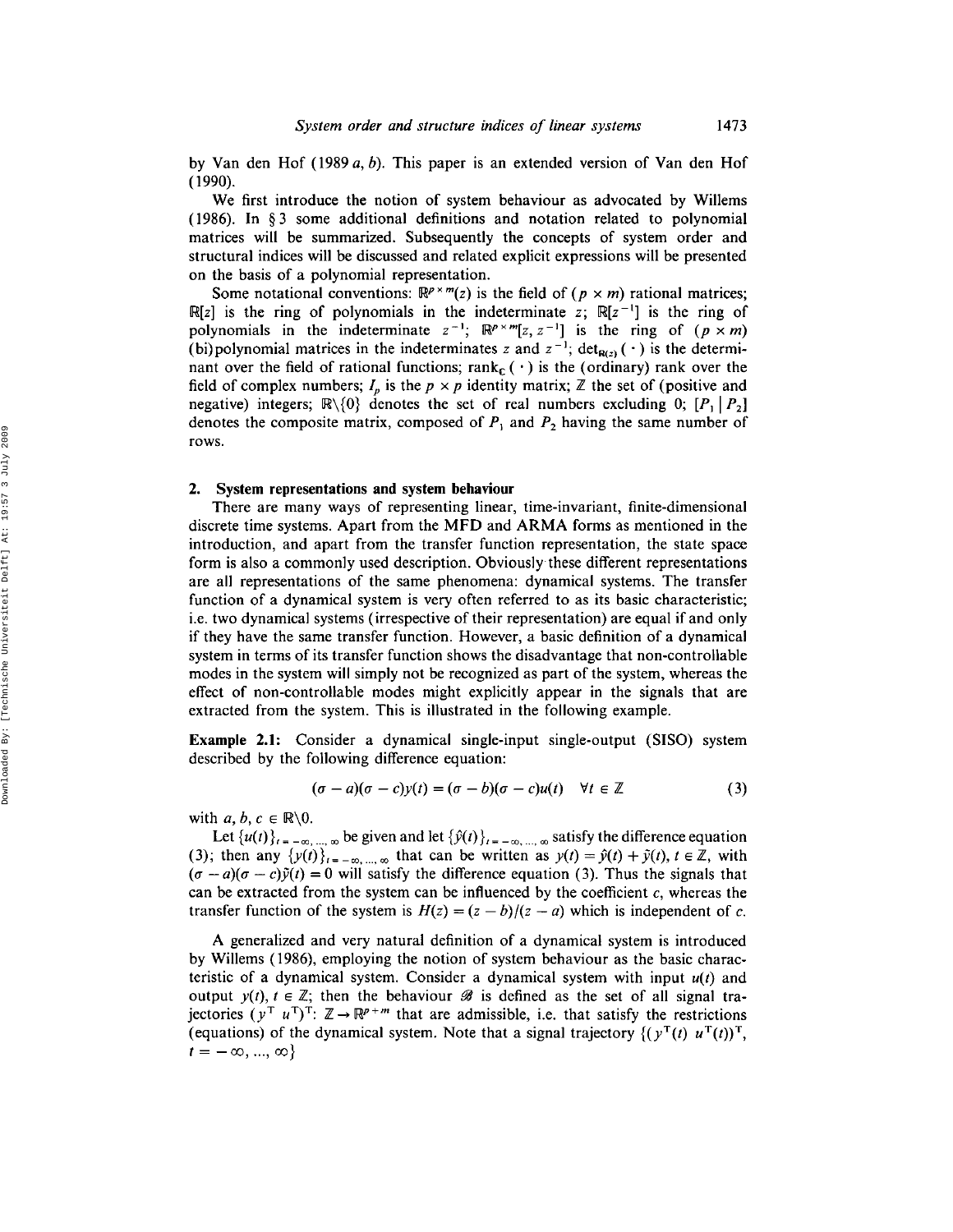is actually denoted as a mapping from  $\mathbb Z$  to  $\mathbb R^{p+m}$ , also expressed by the notation  $(y^T u^T)^T \in (\mathbb{R}^{p+m})^{\mathbb{Z}}$ . The behaviour is defined on the level of signals and not by coefficient matrices in specific equations. Therefore, the system behaviour is representation independent. It will be illustrated that this behaviour can serve as a proper tool for describing dynamical systems in more detail than, for example, a transfer function representation, by proper dealing with the uncontrollable modes as discussed above.

Let us first consider the formal definition of a dynamical system according to Willems (1986).

**Definition 2.2:** A dynamical system S is defined as a *triple*:  $S = (T, W, B)$ , with  $T \subset \mathbb{R}$  the time set, *W* the signal set, i.e. the space in which the (input and output) variables that are related to the system take on their values, and  $\mathscr{B} \subset W^T$  the behaviour of the system, i.e. the space of all signal trajectories  $w: T \rightarrow W$  that are compatible with the system.  $\Box$ 

The behaviour  $\mathscr B$  of a dynamical system S will generally be denoted by  $\mathscr{B}(S)$ . In this paper we will deal with discrete-time systems having a time set  $T = \mathbb{Z}$ . The restriction to linearity, time-invariance and finite dimensionality of the dynamical systems is established by the additional requirements that *W* is a vector space and that  $\mathcal{B}$  is a linear subspace of  $W<sup>T</sup>$  that is closed in the topology of pointwise convergence, satisfying the shift-invariance property:  $w \in \mathscr{B}(S) \Leftrightarrow \sigma w \in \mathscr{B}(S) \Leftrightarrow \sigma^{-1}w \in \mathscr{B}(S)$ . The basic Definition 2.2 does not distinguish between input and output components of a dynamical system but only refers to system variables (signals). When considering these system variables as inputs and outputs (causes and effects), a special structure is laid upon the dynamical system, referring to the intuitive appeal that is connected to these notions. The character of an input signal is that it can be chosen freely, it is not bound by the system; the character of an output signal is that it is caused by the input, the system dynamics and possibly a finite number of (initial) conditions. These notions have been formalized by Willems (1986, 1988). In this paper we consider systems with a fixed number of output and input signals, in such a way that the signals related to the system can be denoted by  $w = (y, u)$ , with  $w \in (\mathbb{R}^{p+m})^{\mathbb{Z}}$ , and consequently  $\mathscr{B}(S) \subset (\mathbb{R}^{p+m})^{\mathbb{Z}}$ . This class of input-output system will be denoted by  $\Sigma_{p,m}$ .

Since the time set ( $T = \mathbb{Z}$ ) and the signal set ( $W = \mathbb{R}^{p+m}$ ) are fixed within the class two dynamical systems will be equal if and only if they have the same behaviour. In the following example we will briefly illustrate the concept of system behaviour.

Example 2.3: Consider a dynamical system S described by a polynomial representation

$$
y(t) + a_1 y(t-1) + a_2 y(t-2) = -b_0 u(t) - b_1 u(t-1) - b_2 u(t-2)
$$
 (4)

and  $a_1, a_2, b_0, b_1, b_2 \in \mathbb{R}$ . With  $y(t) \in \mathbb{R}$ ,  $u(t) \in \mathbb{R}$  it follows that  $W = Y \times U$ ,  $Y = U = \mathbb{R}$ ;  $y, u \in \mathbb{R}^{\mathbb{Z}}$  and  $w(t) = (y(t), u(t)) \in \mathbb{R}^2$ , leading to  $w \in (\mathbb{R}^2)^{\mathbb{Z}}$ 

The behaviour  $\mathscr{B}(S) \subset (\mathbb{R}^2)^{\mathbb{Z}}$  contains those trajectories  $w = (y, u)$  that satisfy (4) for all  $t \in \mathbb{Z}$ ; this can be written as

$$
\mathscr{B}(S) := \{ w \in (\mathbb{R}^2)^{\mathbb{Z}} \mid T(\sigma, \sigma^{-1})w = 0, \n\text{with} \quad T(\sigma, \sigma^{-1}) = [1 + a_1 \sigma^{-1} + a_2 \sigma^{-2} | b_0 + b_1 \sigma^{-1} + b_2 \sigma^{-2}] \} \quad (5)
$$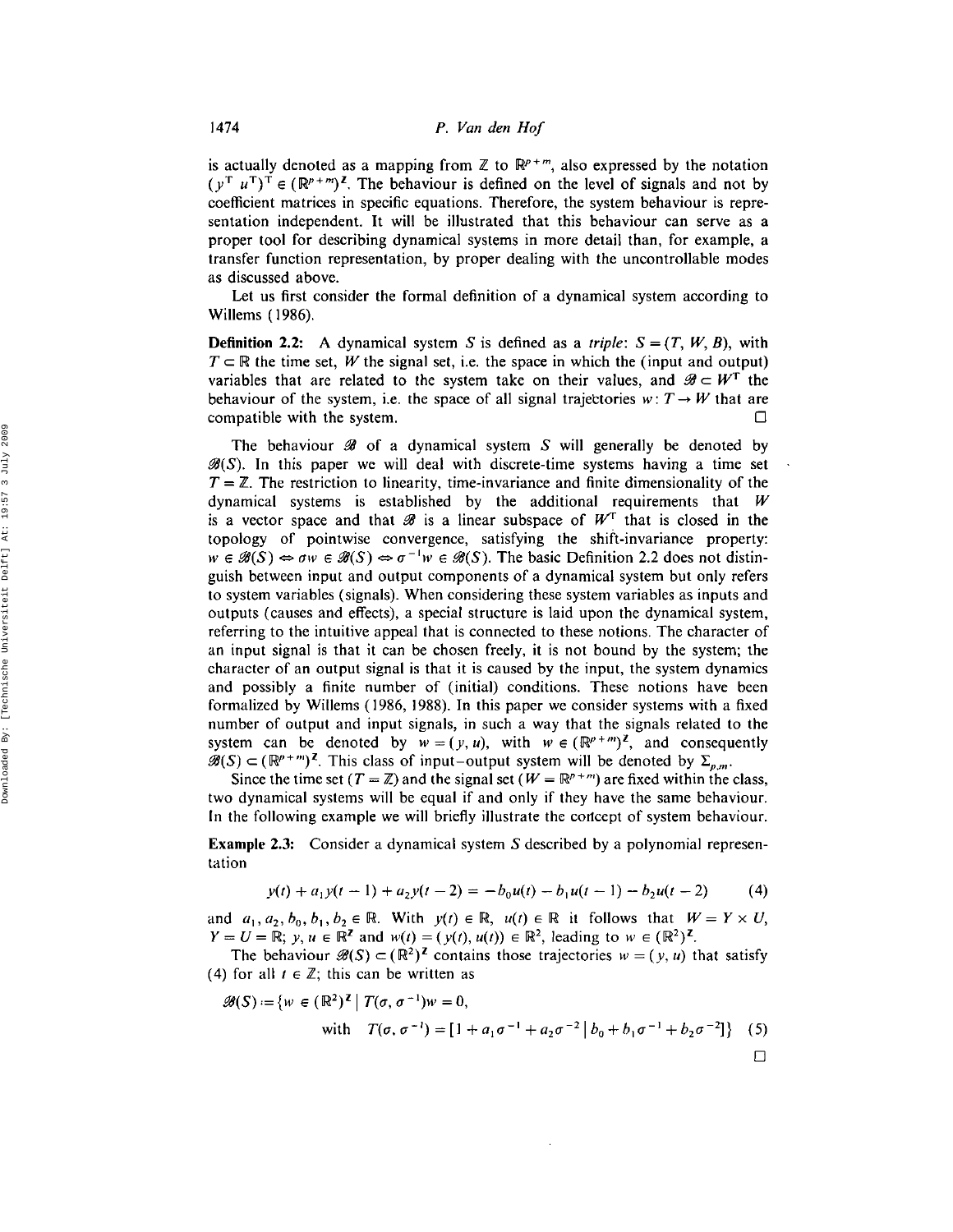Now let us consider the consequences of this concept of system behaviour for polynomial representations of systems. The results as presented in this section are due to Willems (1986, 1988).

**Proposition 2.4:** For any system  $S \in \Sigma_{p,m}$  there exists a polynomial matrix  $T=[P|-Q]$ , with  $P \in \mathbb{R}^{p \times p}[z, z^{-1}]$ ,  $\det_{\mathbb{R}(z)} P \neq 0$ ,  $Q \in \mathbb{R}^{p \times m}[z, z^{-1}]$ , *such that*  $\mathscr{B}(S) = \{ (y, u) \mid P(\sigma, \sigma^{-1})y - Q(\sigma, \sigma^{-1})u = 0 \}.$ 

The system  $S$  will be said to be induced by the polynomial matrix  $T$ , denoted by  $S = M_p(T)$ . Using polynomial matrices in two indeterminates, a generalization has been obtained for the MFD and ARMA forms. Note that the condition of *P* being invertible as a rational matrix is implied by the fact that  $y$  is an output variable which means that there exists a rational transfer function between the input *u* and the output y. The system behaviour will be used for deciding whether two dynamical systems are equal or not.

**Proposition 2.5:** Let  $S_1, S_2 \in \Sigma_{p,m}$  be induced by polynomial matrices  $T_1, T_2$  respec*tively, as in Proposition* 2.4. *Then*  $\mathscr{B}(S_1) = \mathscr{B}(S_2)$  *if and only if*  $T_1 = UT_2$  *with* U a polynomial matrix that is unimodular over the ring  $\mathbb{R}[z, z^{-1}]$ , *i.e.*  $\det_{\mathbf{R}(z)} U = cz^d$  with  $c \in \mathbb{R} \backslash \{0\}$  and  $d \in \mathbb{Z}$ .

With respect to the unimodularity of  $U$  we denote  $U$  as unimodular over  $\mathbb{R}[z, z^{-1}]$  if its determinant is a unit in  $\mathbb{R}[z, z^{-1}]$ , i.e. the matrix U is invertible in  $\mathbb{R}^{p \times p}[z, z^{-1}]$ , which implies the condition on its determinant as formulated in the proposition. Note that in the situation of MFD or ARMA forms, where the rings  $\mathbb{R}[z]$  or  $\mathbb{R}[z^{-1}]$  are considered, the determinant of a unimodular matrix has to be a constant  $c \in \mathbb{R} \setminus \{0\}$ . As a result of this proposition it follows, for example, that premultiplication of each polynomial equation with powers of z and  $z^{-1}$  does not change the behaviour of the dynamical system, but only comes down to shifting the equations. Several well-known system properties can be described in terms of the system's polynomial representation.

(a) The system's transfer function is denoted by

$$
H(z) = P(z, z^{-1})^{-1} Q(z, z^{-1}) \quad \text{with} \quad H(z) \in \mathbb{R}^{p \times m}(z)
$$

- (b) This transfer function describes the dynamical system completely if and only if the system is controllable, i.e. a corresponding polynomial representation  $T = [P \mid -Q]$  has the property that P and Q are left coprime over  $\mathbb{R}[z, z^{-1}]$ (all left common factors are unimodular over  $\mathbb{R}[z, z^{-1}]$ ), or equivalently rank<sub>c</sub>  $T(\lambda, \lambda^{-1}) = p$  for all  $\lambda \in \mathbb{C} \backslash \{0\}.$
- $(c)$  The causality of the system is reflected by the properness of the corresponding transfer function.

It has to be stressed that the notions of controllability and causality are defined as properties of the system behaviour, i.e. on the signal level (Willems 1986). In this paper we only refer to the consequences of these properties in specific representations of the behaviour as in the polynomial forms discussed. The notion of observability will be discussed later.

Structural properties of these polynomial representations will be elaborated in the rest of this paper. We briefly pay attention to a second representation of system behaviour in terms of a state space description.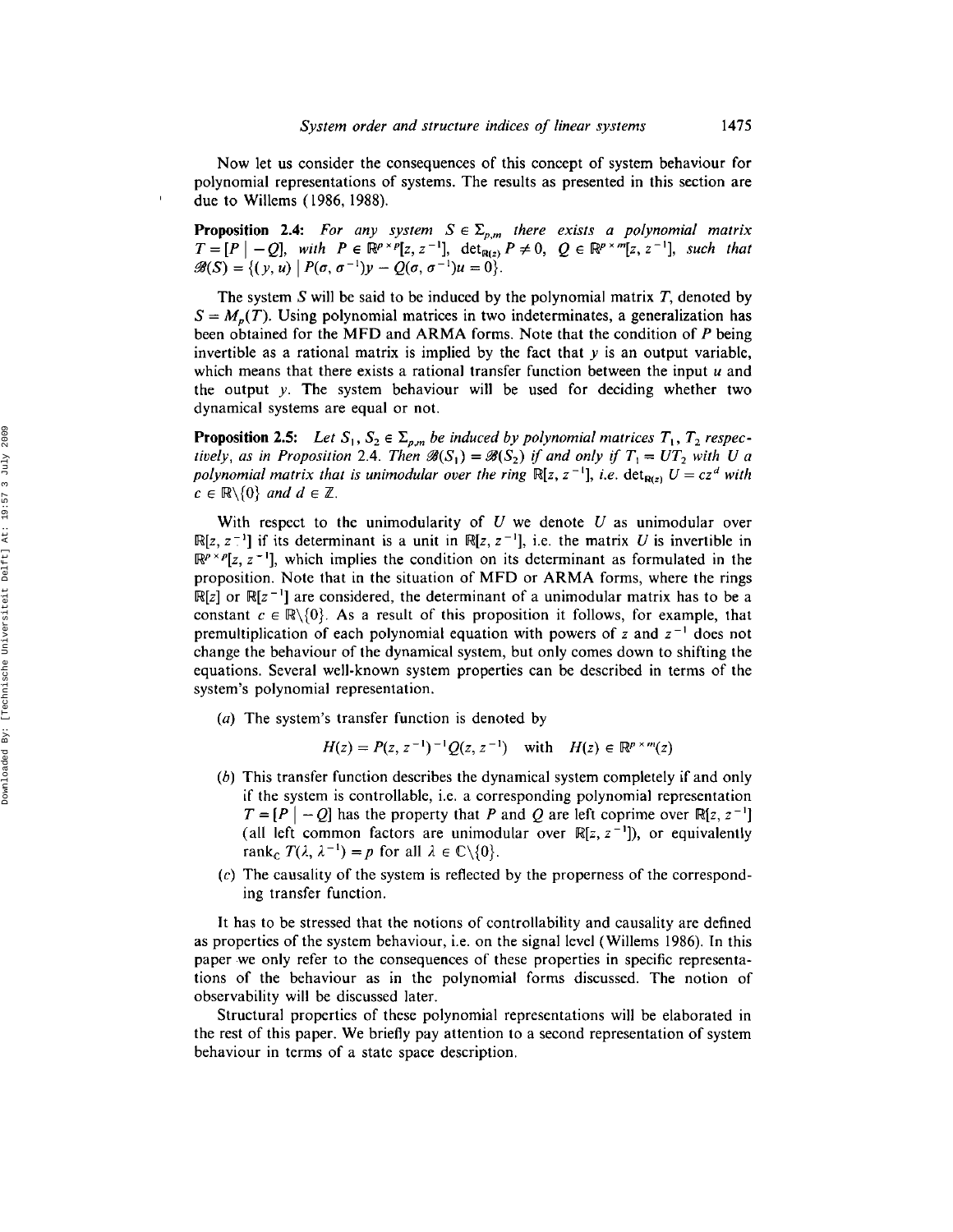**Proposition 2.6:** For any system  $S \in \Sigma_{p,m}$  that is causal there exists an integer *n* and *matrices A*, *B*, *C*, *D* with  $A \in \mathbb{R}^{n \times n}$ ,  $B \in \mathbb{R}^{n \times m}$ ,  $C \in \mathbb{R}^{p \times n}$ ,  $D \in \mathbb{R}^{p \times m}$ , such that

$$
\mathscr{B}(S) = \{ (y, u) \mid \exists x \in (\mathbb{R}^n)^{\mathbb{Z}}, \quad \sigma x = Ax + Bu, y = Cx + Du \}
$$

**In** this representation *x* is called the state, and *n* the state space dimension. Similar to the situation of polynomial representations, the dynamical systems  $S$  will be said to be induced by the realization  $(A, B, C, D)$ , denoted by  $S = M_{ss}(A, B, C, D)$ . A realization of S which has a minimal state space dimension *n* is called a minimal realization. This situation seems to be very similar to the 'classical' way of dealing with state space models. However, there is a difference with respect to the minimality of the realization. In 'classical' terms a realization is minimal if it is observable and reachable, i.e.  $(C, A)$  is an observable pair and  $(A, B)$  is a reachable pair. In the context discussed here, the state space parametrization acts as a representation of a model behaviour and a model behaviour can essentially contain non-controllable parts, represented in a state space form by the non-reachability of the pair  $(A, B)$ . Consequently, the minimality of a state space representation is now mainly due to observability of the pair  $(C, A)$  as reflected in the following proposition.

**Proposition 2.7:** Let  $S \in \Sigma_{p,m}$  with  $S = M_{ss}(A, B, C, D)$ , and  $(A, B, C, D)$  a realiza*tion* of dimension n. Then  $(A, B, C, D)$  is a minimal realization of S if and only if

*(a) (C, A) is an observable pair, i.e.*

$$
\operatorname{rank}_{\mathbb{C}}\left(\frac{\lambda I - A}{C}\right) = n \quad \text{for all } \lambda \in \mathbb{C}
$$

*and*

(*b*) rank  $[A | B] = n$ .

Condition (b) of Proposition 2.7 can be given the interpretation that  $(A, B)$ should not have any unreachable poles in O. Unreachable poles in 0 lead to non-minimality of the realization because a corresponding state component cannot contribute to the behaviour  $\mathcal{B}(S)$ . This can be visualized by considering that any value of this state component  $x_i(t)$  for some  $t = t_1$  would become 0 for  $t = t_1 + 1$ . Since this mode is not affected by any input signal and the considered time set is  $\mathbb{Z}$ , this  $x_i(t_1)$  could never have become  $\neq 0$ .

Note that in the presented framework a non-symmetrical treatment is created of the 'classical' concepts of reachability{controllability and observability. Non-reachable parts in a state space realization are expressed in the model behaviour, whereas non-observable parts are not; from a behavioural point of view non-observability is actually just a matter of redundant representation. Additional system properties in terms of state space representations are:

- (*a*) The system's transfer function equals  $H(z) = C(zI A)^{-1}B + D$ ;
- (b) A system S is controllable if and only if a realization  $(A, B, C, D)$  of S with dimension *n* satisfies

$$
rank_{\mathbb{C}}\left[\lambda I - A \mid B\right] = n \quad \text{for all } \lambda \in \mathbb{C} \setminus \{0\} \tag{6}
$$

The minimal state space dimension of a dynamical system will be used in the sequel of this paper when discussing the McMillan degree and the order of dynamical systems.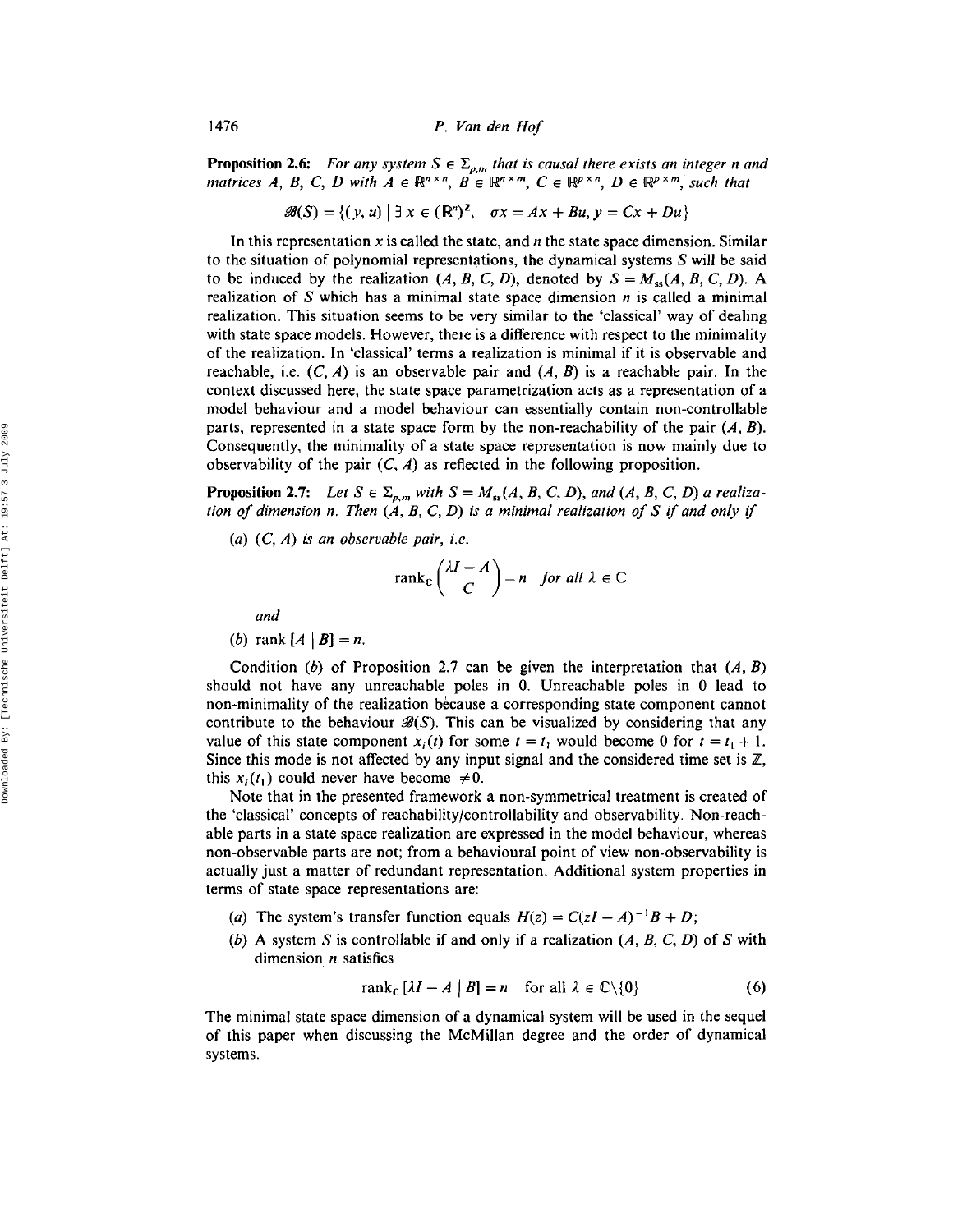#### 3. Definitions and notation on polynomial matrices

Before we can come to the main goal of this paper-a discussion on the system order and observability indices of dynamical systems in terms of their polynomial representation-we have to introduce some additional notation and definitions on polynomial matrices.

**Definition 3.1:** Consider a polynomial matrix  $T \in \mathbb{R}^{p \times q}[z, z^{-1}]$ . Denote the following:

- $\delta^{(u)}(T)$  = the *maximum* power of z in  $T(z, z^{-1})$
- $\delta^{(l)}(T)$  = the *minimum* power of z in  $T(z, z^{-1})$ 
	- $\delta(T) = \delta^{(u)}(T) \delta^{(l)}(T) \geq 0$ 
		- $T_{i\star}$  = the *i*th *row* of  $T(z, z^{-1})$
- $v_i^{(u)}(T)$  = the *maximum power* of z in  $T_{i\star}(z, z^{-1})$
- $v_i^{(l)}(T)$  = the *minimum* power of z in  $T_{i*}(z, z^{-1})$

$$
v_i(T) := v_i^{(u)}(T) - v_i^{(l)}(T) \ge 0
$$

- $\pi_i^{(u)}(T)$  = the *maximum* power of z in any  $i \times i$ -minor of  $T(z, z^{-1})$
- $\pi_i^{(l)}(T)$  = the *minimum power* of z in any  $i \times i$ -minor of  $T(z, z^{-1})$   $\Box$

Note that for MFD polynomial representations  $T \in \mathbb{R}^{p \times (p+m)}[z]$  the integer indices  $\delta^{(u)}, \delta^{(l)}, v_i^{(u)}, v_i^{(l)}, \pi_i^{(u)}, \pi_i^{(l)}$  will all be  $\geq 0$ , whereas for ARMA representations  $T \in \mathbb{R}^{p \times (p+m)}[z^{-1}]$  they will all be  $\leq 0$ .

**Definition 3.2:** Consider a polynomial matrix  $T \in \mathbb{R}^{p \times q}[z, z^{-1}]$  with row degrees  $v_i^{(u)}$  and  $v_i^{(l)}$  and let T be written as

$$
T(z, z^{-1}) = \text{diag}(z^{v_1^{(\mu)}}, ..., z^{v_p^{(\mu)}})\Gamma_{hr} + T_1(z, z^{-1})
$$
 (7)

and

$$
T(z, z^{-1}) = T_2(z, z^{-1}) + \text{diag}(z^{v_1^{(l)}}, ..., z^{v_p^{(l)}})\Gamma_{lr}
$$
\n(8)

with  $\Gamma_{hr} \Gamma_{hr} \in \mathbb{R}^{p \times q}$  and  $T_1, T_2 \in \mathbb{R}^{p \times q}[z, z^{-1}]$  satisfying  $v_i^{(u)}(T_1) < v_i^{(u)}(T)$  and  $\nu_i^{(i)}(T_2) > \nu_i^{(i)}(T)$  for  $i = 1, ..., p$ , then

- $\Gamma_{hr}(T)$  = the *leading row coefficient matrix* of *T*, i.e. the coefficient matrix related to the highest row degree terms in  $T$ ;
- $\Gamma_{h}(T)$  = the *trailing row coefficient matrix* of *T*, i.e. the coefficient matrix related to the lowest row degree terms in  $T$ ;  $\Box$

The well-known property of row properness of polynomial matrices (Wolovich 1974) has to be extended to the situation of polynomial matrices in two indeterminates.

**Definition 3.3:** A polynomial matrix  $T \in \mathbb{R}^{p \times q}[z, z^{-1}]$  is called *row proper over*  $\mathbb{R}[z]$ if rank  $\Gamma_{hr}(T) = p$ ; it is called *row proper over*  $\mathbb{R}[z^{-1}]$  if rank  $\Gamma_{hr}(T) = p$ . T is called *bilaterally row proper* if it is row proper over  $\mathbb{R}[z, z^{-1}]$ , i.e.

$$
rank \Gamma_{hr}(T) = rank \Gamma_{hr}(T) = p
$$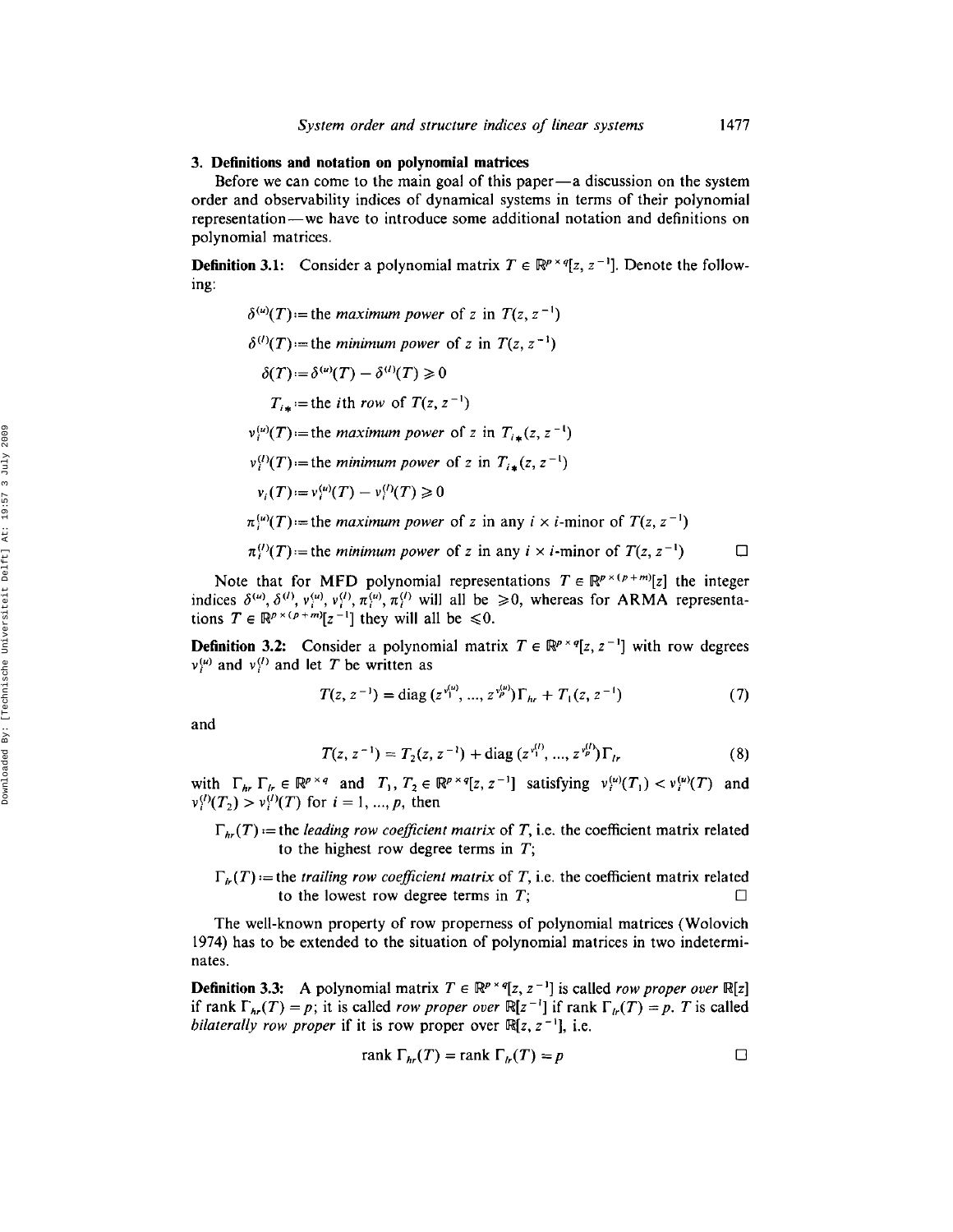The notion of bilateral row properness was first presented by Willems (1986). Parametrizations in polynomial matrix form are generally not used in a representation with both shift operators  $\sigma$  and  $\sigma^{-1}$ . It is common to apply either one of the shift operators. In accordance with the nomenclature often used in the literature, we refer to an MFD-model in the case of a polynomial representation  $T_f \in \mathbb{R}^{p \times (p+m)}[z]$ , and to an ARMA-model for a representation  $T_b \in \mathbb{R}^{p \times (p+m)}[z^{-1}]$ . Note that for any system  $S \in \Sigma_{\rho,m}$  a representation in either MFD or ARMA form always exists, Both representations can be transformed into one another by premultiplication of the rows in the polynomial matrices by (positive or negative) powers of z. This shift operation will not change the system behaviour.

However, the two representations do make a difference when we consider model sets that are defined by specific restrictions on the degrees of polynomial entries in the matrices  $T<sub>b</sub>$  or  $T<sub>f</sub>$ .

#### 4. McMillan degree, system order and minimal state space dimension

We start this section by considering the McMillan degree of a rational matrix which is interpreted as the transfer function of a dynamical input-output system  $S \in \Sigma_{n,m}$ .

**Definition 4.1:** The *McMillan degree of a rational matrix*  $H(z) \in \mathbb{R}^{p \times m}(z)$  is defined as

$$
\delta_{\mathbf{M}}(H) := \text{the sum of polar degrees at all poles of } H(z) \qquad \Box
$$

For finite poles this sum of polar degrees can be determined by the sum of degrees of the denominator polynomials in the Smith-McMillan form of  $H(z)$ . The polar degree at infinity has to be added to arrive at the McMillan degree (see e.g. Kailath 1980). For systems that are controllable and causal there exists a close connection between the McMillan degree of the transfer function and the minimal state space dimension that is required for representing the corresponding inputoutput system. This is formulated in the following proposition.

**Proposition 4.2:** Let S be a dynamical system  $S \in \Sigma_{p,m}$  that is controllable and *causal, and let*  $H(z) \in \mathbb{R}^{p \times m}(z)$  *be the corresponding proper transfer function of* S. *Then*  $\delta_M(H)$  *equals the state space dimension of any minimal realization*  $(A, B, C, D)$ *of* S.

The proposition is a classical result from the theory of dynamical systems, see e.g. Rosenbrock (1970) and Kailath (1980), However note that the classical minimal realization of a transfer function also requires controllability in order to match the McMillan degree. The McMillan degree is considered to be a measure of complexity that is related to the transfer function of an input-output dynamical system. Therefore it takes account only of the controllable part of a dynamical system and it neglects any non-controllability. The dimension of a minimal state space realization is only defined for causal systems, related to proper transfer functions  $H(z)$ . For this reason it is appropriate to consider a closely related measure of complexity that takes account of both non-controllable as well as non-causal parts in a system. To this end we will use a notion of system's order, formulated in terms of the model behaviour (Willems 1986), which will be shown to be a generalization of the McMillan degree of a dynamical input/output system as discussed above.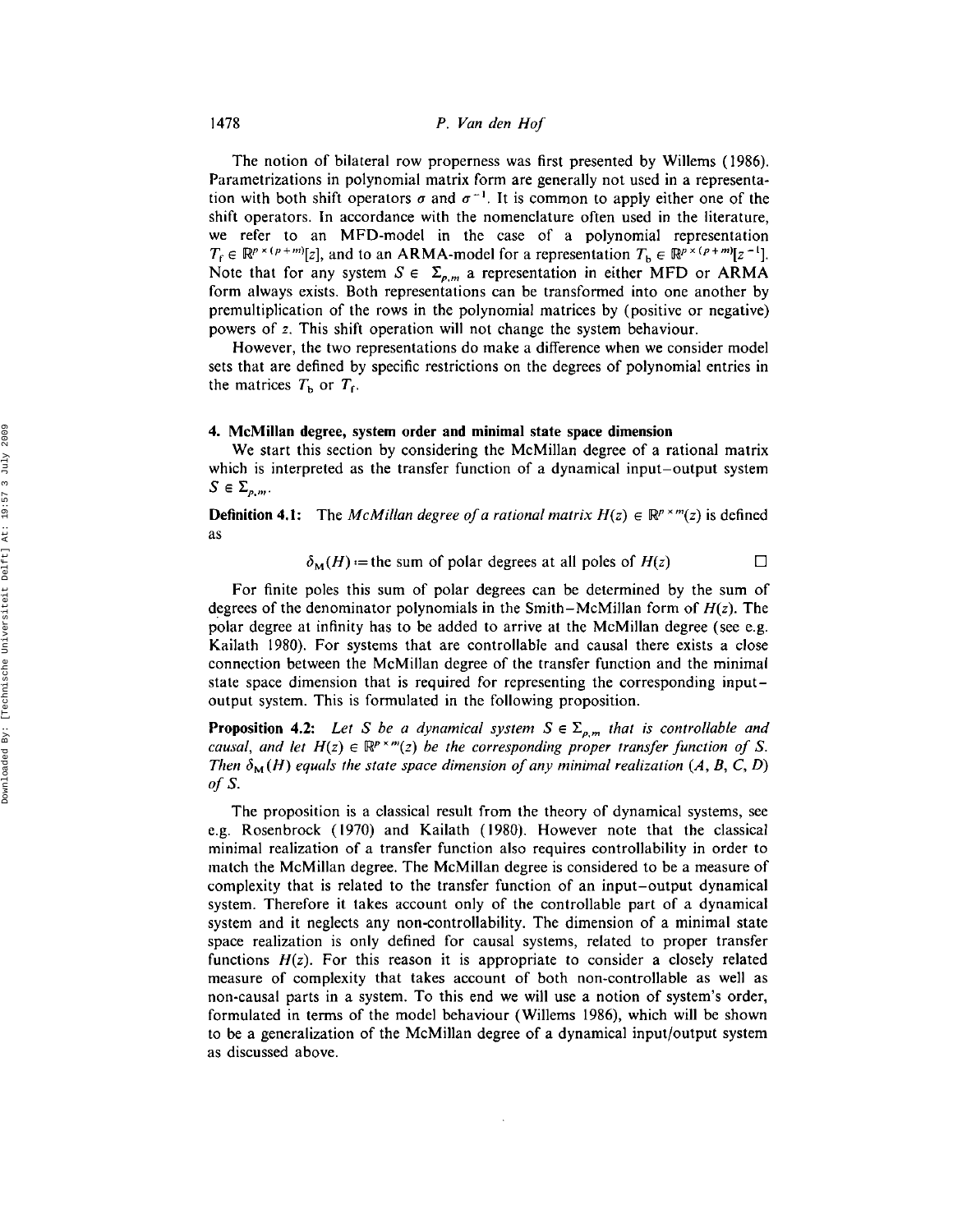**Definition 4.3** (Willems 1986): Let  $S = (\mathbb{Z}, W, \mathcal{B})$  be a dynamical system  $S \in \Sigma_{p,m}$ . Then define the *order* of S as:

$$
n(S) := \sum_{N=1}^{\infty} \left( \dim \left( \mathcal{B}^N \right) - \dim \left( \mathcal{B}^{N-1} \right) - m \right) \tag{9}
$$

with  $\mathscr{B}^N := \mathscr{B}|_{\mathbb{Z} \cap \{0, N-1\}},$  i.e. the set of finite time trajectories  $\{(y(t), u(t)),$  $t = 0, ..., N - 1$ } that are admissible by the system, and dim  $(\mathscr{B}^0) = 0$ .

For a detailed interpretation of (9) we refer to Willems (1986). A brief illustration of the concept is given in the following example.

**Example 4.4:** Consider a dynamical system  $S \in \Sigma_{1,1}$  described by the difference equation

$$
y(t) = ay(t-1) + bu(t-1)
$$
 (10)

with  $a, b \in \mathbb{R} \setminus \{0\}$ . When we evaluate  $\mathscr{B}^1$  it follows that

$$
\mathscr{B}^1 := \{ y(0), u(0) \mid y(t) - ay(t-1) - bu(t-1) = 0 \quad \forall \ t \in \mathbb{Z} \}
$$
 (11)

Note that the set of equations (10) for  $t \in \mathbb{Z}$  does not put any restriction on the set of admissible values  $\{y(0), u(0)\}$ ;  $\{y(0), u(0)\}$  can be given arbitrary values without conflicting with the difference equations; hence dim  $\mathscr{B}^1 = 2$ .

For  $\mathscr{B}^2$  it follows:

$$
\mathscr{B}^{2} := \{y(1), u(1), y(0), u(0) \mid y(t) - ay(t-1) - bu(t-1) = 0, \forall t \in \mathbb{Z}\} \quad (12)
$$

Having four signal values to be chosen, there is one equation from  $(10)$   $(t = 1)$  that is restricting the admissible space of these four signal values. Consequently, dim  $\mathscr{B}^2 = 4 - 1 = 3$ . Analysing  $\mathscr{B}^N$ ,  $N > 2$ , shows that every additional step in N adds two signals and one restricting equation, so the corresponding dimension increases by one, i.e. the dimension of the input space.

Applying (9) shows that  $n(S) = \dim \mathcal{B}^1 - 0 - 1 = 1$ .  $\Box$ 

The relation of  $n(S)$  with the McMillan degree and the minimal state space dimension is presented in the following theorem, which also gives an expression for the determination of  $n(S)$  based on a polynomial representation of the system.

**Theorem 4.5:** Let S be a dynamical system  $S \in \Sigma_{p,m}$  being induced by a polynomial *matrix*  $T \in \mathbb{R}^{p \times (p+m)}[z, z^{-1}]$ , with  $T = [P|-Q]$ . Then

- (a)  $n(S) = \pi_p^{(u)}(T) \pi_p^{(l)}(T);$
- *(b) there exists* a *permutation matrix*  $X \in \mathbb{R}^{(p+m)\times(p+m)}$  *such that*  $TX$  *induces* a system  $S^* \in \Sigma_{p,m}$  that is a causal dynamical system with m inputs and p *outputs; any such system* S· *has a minimal realization with dimension n(S).*
- (c)  $n(S) \ge \delta_M(P^{-1}Q)$  *with equality if and only if rank<sub>c</sub>*  $T(\lambda, \lambda^{-1}) = p$  *for all*  $0 \neq \lambda \in \mathbb{C}$ , *or equivalently S is controllable.*
- (d)  $n(S) \leq \sum_{i=1}^{p} v_i(T)$  *with equality if and only if T is bilaterally row proper.*

**Proof:** Parts (b) and (d) are proved in Willems (1986); the proofs of parts (a) and  $(c)$  are given in the Appendix.  $\mathsf{C}$ 

Part (a) shows a general expression for  $n(S)$  in terms of a polynomial representation. It requires the evaluation of the degrees of all  $p \times p$  minors of *T*. Since the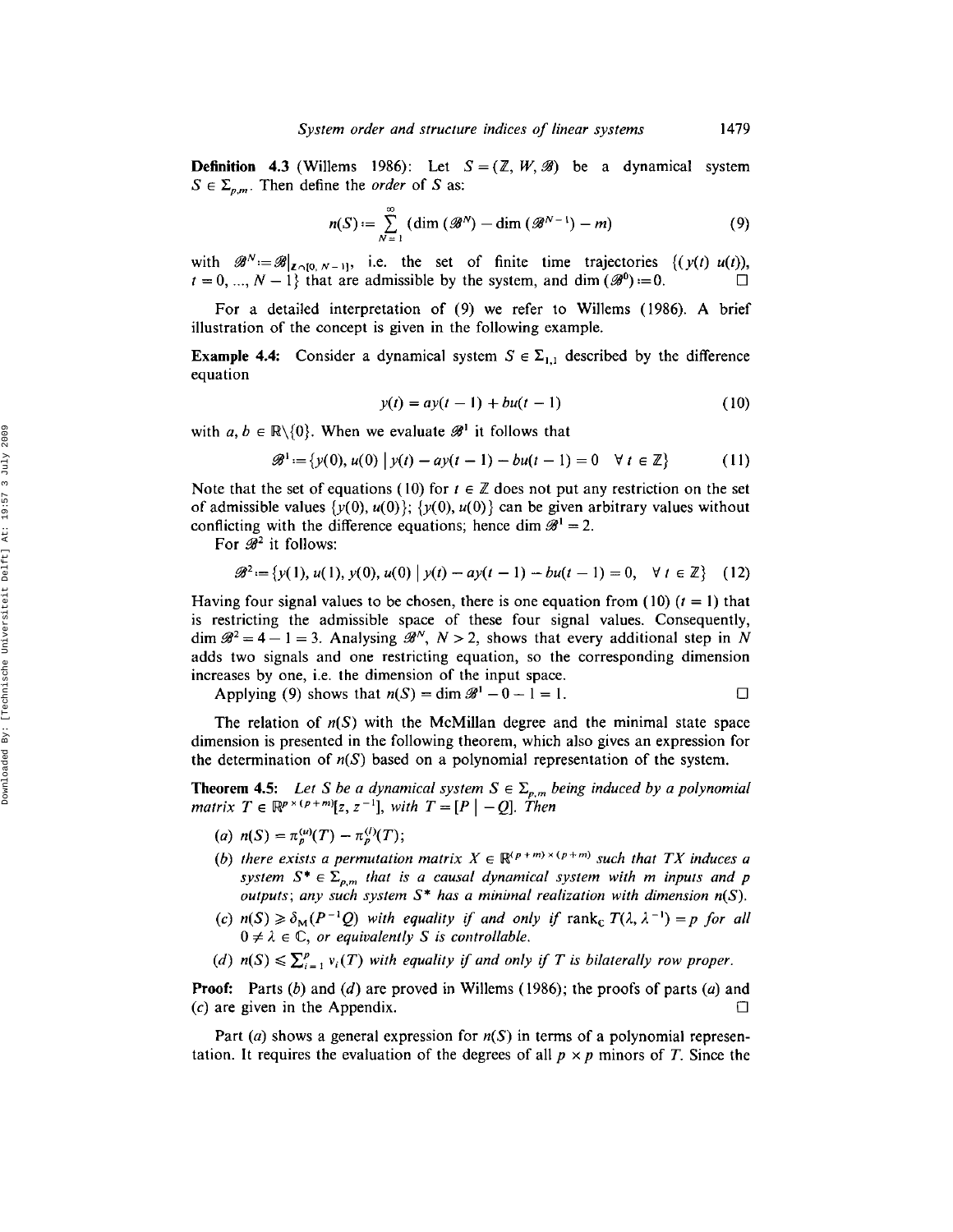order  $n(S)$  is defined on the level of system behaviour, it is invariant for any unimodular premultiplication of  $T$ , as, for example, for premultiplication of  $T$ with any power of z or  $z^{-1}$ . It follows from this theorem that  $n(S)$  is a generalization of both the McMillan degree of a transfer function (as in  $c$ ) and the minimal state space dimension of a state space realization  $(b)$ . The permutation matrix X in (b) should be interpreted as an operation of reordering the signals  $(y, u)$ , and thus possibly interchanging input and output signals. If S is causal then the permutation matrix X can be chosen to be the identity matrix and  $n(S)$  equals the corresponding minimal state space dimension. If S is non-causal, the signal variables  $w = (y, u)$  can be reordered in such a way that the reordered system  $S^*$  is causal and again allows a state space representation with minimal dimension  $n(S)$ . Note that  $\mathscr{B}(S^*)$  is constructed according to  $w \in \mathscr{B}(S^*) \Leftrightarrow Xw \in \mathscr{B}(S)$ . It can simply be verified that any postmultiplication of T with a non-singular constant matrix  $R \in \mathbb{R}^{(p+m)\times(p+m)}$  leaves the system order as expressed in Theorem 4.5(*a*) invariant.

Part (c) of the theorem shows that  $n(S)$  takes account of the non-controllable modes in the system. If S is controllable then  $n(S)$  is equal to the McMillan degree of the corresponding transfer function.

Bilateral row properness of a polynomial representation appears to be an important property since it allows the system order to be simply determined from the sum of row degrees in the polynomial matrix, as formulated in part  $(d)$ . In the next section an algorithm will be described for bringing any polynomial representation into a bilaterally row proper form.

The results of the theorem are illustrated in the following example, which is taken from Janssen (1988 b).

**Example 4.6:** Consider a dynamical system  $S \in \Sigma_{2,1}$ , induced by the polynomial matrix  $T(z, z^{-1}) = [P | -Q]$ , with

$$
P(z, z^{-1}) = \begin{bmatrix} z + z^{-2} & z^{-1} \\ z^{-1} & 1 \end{bmatrix}, \quad Q(z, z^{-1}) = \begin{bmatrix} 1 \\ 0 \end{bmatrix}
$$

It can easily be verified that rank  $T(\lambda, \lambda^{-1}) = 2$  for all  $\lambda \in \mathbb{C} \setminus \{0\}$ , which implies that S is controllable. Its transfer function  $H(z) = \begin{bmatrix} 1 & 1 \\ 1 & -2 \end{bmatrix}$ . The row degrees of 7 satisfy:  $v_1^{(u)} = 1$ ,  $v_1^{(l)} = -2$ ,  $v_2^{(u)} = 0$ ,  $v_2^{(l)} = -1$  leading to  $v_1 + v_2 = 4$ . In order to check the bilaterally row properness of  $T$  we verify that

$$
\Gamma_{hr}(T) = \begin{bmatrix} 1 & 0 & 0 \\ 0 & 1 & 0 \end{bmatrix} \text{ and } \Gamma_{lr}(T) = \begin{bmatrix} 1 & 0 & 0 \\ 1 & 0 & 0 \end{bmatrix}
$$

Since  $\Gamma_{lr}(T)$  does not have full row rank, T is not bilaterally row proper and consequently (by Theorem 4.5(d))  $n(S) < 4$ . Evaluating the system order by Theorem 4.5(a) shows  $\pi_2^{(u)}(T) = 1$ ,  $\pi_2^{(u)}(T) = -1$  leading to  $n(S) = 2$  which is equal to the McMillan degree of  $H(z)$ . Matrix  $T$  can be transformed to a bilaterally row proper form by unimodular premultiplication. Construct  $T^* = UT$ with

$$
U(z, z^{-1}) = \begin{bmatrix} 1 & -z^{-1} \\ 0 & 1 \end{bmatrix}
$$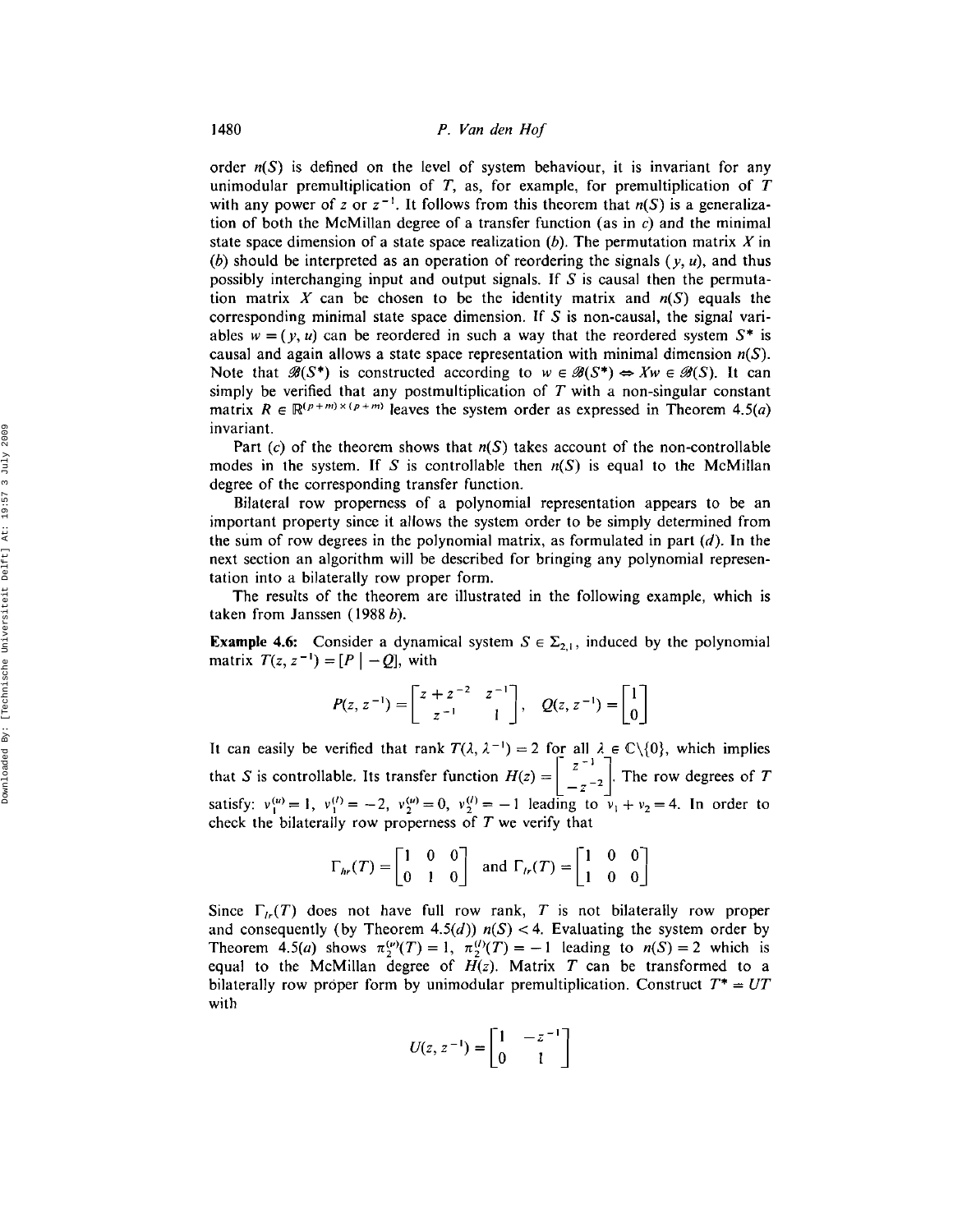it follows that

$$
T^* = \begin{bmatrix} z & 0 & -1 \\ z^{-1} & 1 & 0 \end{bmatrix}
$$

*T*<sup>\*</sup> is bilaterally row proper with row degrees satisfying  $v_1 + v_2 = 1 + 1 = 2 = n(S)$ .

For some specific situations the expression  $\pi_p^{(\mu)}(T) - \pi_p^{(\prime)}(T)$  for the system order can be further simplified, as formulated in the following proposition.

**Proposition 4.7:** Let S be a dynamical system  $S \in \Sigma_{p,m}$ , being induced by a *polynomial matrix*  $T \in \mathbb{R}^{p \times (p+m)}[z, z^{-1}]$ , with  $T = [P \mid -Q]$ . Then

- (*a*)  $\pi_n^{(u)}(T) = \delta^{(u)}(\det(P))$  *if and only if*  $P^{-1}Q$  *has no poles in*  $z = \infty$ ;
- *(b)*  $\pi_p^{(1)}(T) = \delta^{(1)}(\det(P))$  if and only if  $P^{-1}Q$  has no poles in  $z = 0$ .

Proof: See the Appendix for the proof.

Note that the absence of poles in  $z = \infty$  refers to the situation of a proper transfer function, and correspondingly to a causal system. The results of Theorem 4.5 and Proposition 4.7 include a generalization of the results on the McMillan degree of MFD and ARMA models as reported in Janssen (1988 *a,* b), where separate results were derived for models represented in one of the shift operators  $\sigma$  or  $\sigma^{-1}$ . A generalized model representation in both shift operators leads to an overall theory that covers both situations of MFD and ARMA representations. The connections with the results of Janssen (1988 *a,* b) are shown in the following corollary.

**Corollary 4.8** Let S be a dynamical system  $S \in \Sigma_{p,m}$ , represented in MFD or *ARMA form by*

$$
S = M_{p}(T_{f}), \quad T_{f} = T_{f}(z) = [P_{f} | -Q_{f}] \in \mathbb{R}^{p \times (p+m)}[z]
$$

*and*

$$
S = M_{\rm p}(T_{\rm b}), \quad T_{\rm b} = T_{\rm b}(z^{-1}) = [P_{\rm b} | -Q_{\rm b}] \in \mathbb{R}^{p \times (p+m)}[z^{-1}]
$$

*Then the following statements hold true*

- (a) If rank<sub>c</sub>  $T_f(\lambda) = p$  for  $\lambda = 0$  then  $\pi_p^{(l)}(T_f) = 0$ ;
- (b) If rank<sub>c</sub>  $T_b(\lambda) = p$  for  $\lambda = 0$  then  $\pi_p^{(\mu)}(T_b) = 0;$
- (c) If  $P_f$ ,  $Q_f$  are left coprime over  $\mathbb{R}[z]$ , and  $P_f^{-1}Q_f$  has no poles in  $z = \infty$  then  $\delta_{\mathbf{M}}(P_{\mathbf{f}}^{-1}Q_{\mathbf{f}}) = n(S) = \delta^{(u)}(\det(P_{\mathbf{f}}));$
- (*d*) If  $P_b$ ,  $Q_b$  *are left coprime over*  $\mathbb{R}[z^{-1}]$  *and*  $P_b^{-1}Q_b$  has no poles in  $z = 0$  then  $\delta_{\mathbf{M}}(P_{\mathbf{b}}^{-1}Q_{\mathbf{b}}) = n(S) = -\delta^{(1)}(\det(P_{\mathbf{b}})).$

#### Proof:

- (a) If  $\pi_p^{(1)}(T_f) \neq 0$  then  $\pi_p^{(1)}(T_f) > 0$  and consequently  $T_f(\lambda)$  has a zero in  $\lambda = 0$ , which conflicts with the condition that rank<sub>c</sub>  $T_f(\lambda) = p$  for  $\lambda = 0$ .
- (b) If  $\pi_p^{(\mu)}(T_b) \neq 0$  then  $\pi_p^{(\mu)}(T_b) < 0$  and consequently  $T_b(\lambda)$  has a zero in  $\lambda = 0$ , which conflicts with the condition that rank<sub>c</sub>  $T_b(\lambda) = p$  for  $\lambda = 0$ .
- $(c)$  The statement follows directly from Theorem 4.5 $(c)$ , Proposition 4.7, and part (a) of this corollary, taking into account that left coprimeness over  $\mathbb{R}[z]$ is equivalent with the condition rank<sub>c</sub>  $T(\lambda) = p$  for all  $\lambda \in \mathbb{C}$ .

 $\Box$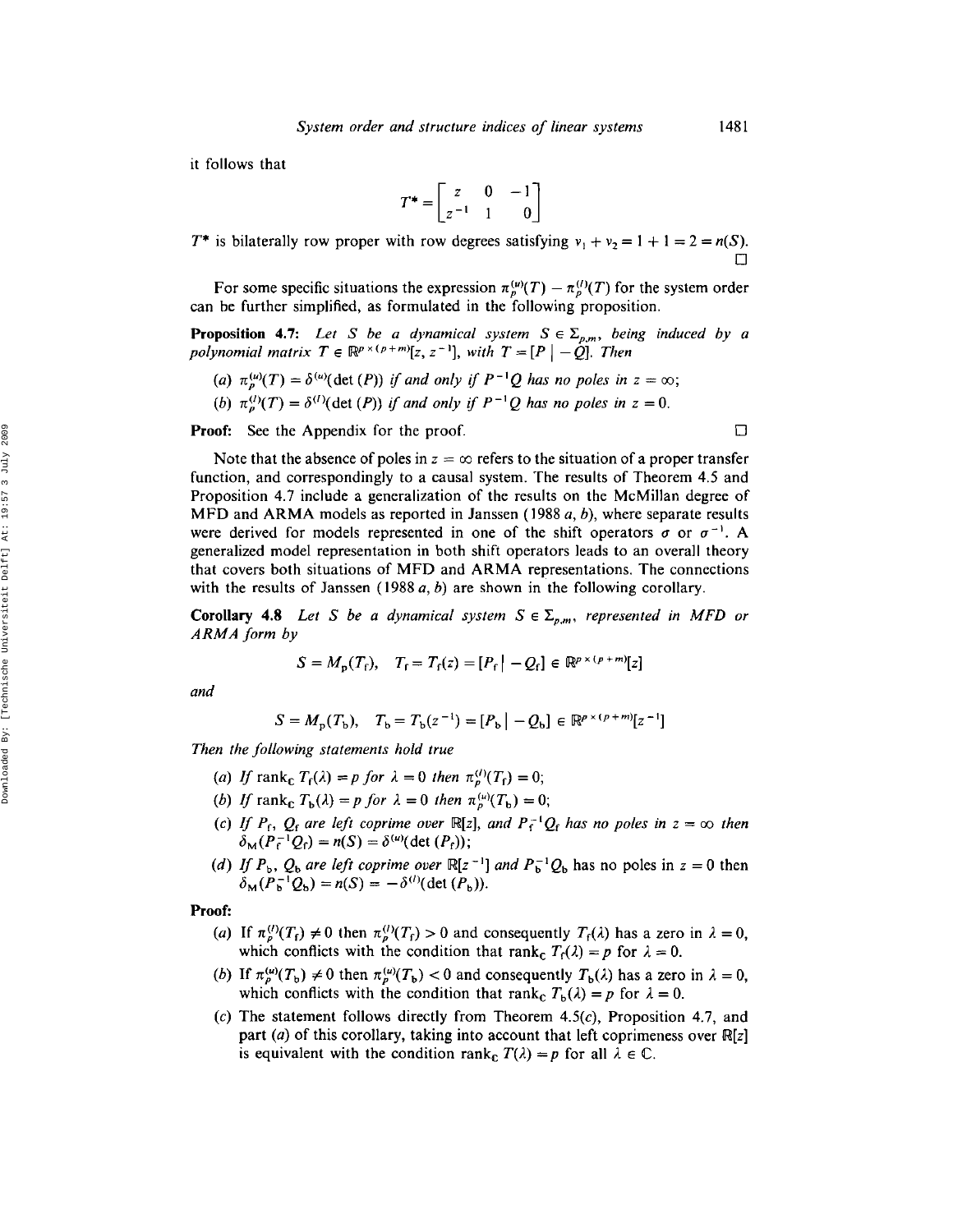(d) The proof is similar to the proof of  $(c)$ , applying Theorem 4.5 $(c)$ , Proposition 4.7 and part  $(b)$  of this corollary.

There is a certain symmetry in the expressions for MFD and ARMA representations of systems. However, there are still some important differences. Note that in situations  $(c)$  and  $(d)$  as formulated in the corollary, the order of the system can be extracted from the matrices  $P_b$ , respectively  $P_f$  only, irrespective of the matrices  $Q_b$ ,  $Q_f$ . However this situation requires different restrictions on the dynamical systems dependent on the question whether MFD or ARMA representations are involved. In the case of an MFD representation (situation  $(c)$ ), this restriction is the quite natural condition of causality of the system (the system should not contain anticipations). In the case of ARMA representations (situation  $(d)$ ) the condition  $H(z)$  having no poles in  $z = 0$  (the system should not contain any delays) is much more restrictive. This is exactly the reason why model sets of causal models with specified model order *n* are much easier to parametrize in MFD form than in ARMA form. Absence of poles in the origin, is exactly the restriction that is made by Bokor and Keviczky (1987) in order to come up with a canonical ARM A parametrization for causal systems having a fixed McMillan degree.

#### 5. Algorithm for obtaining bilaterally row proper polynomial matrices

As shown in the previous section, and as will be further specified in the next, bilaterally row properness is an important property of a polynomial representation of dynamical systems. In this section we will sketch an algorithm that brings a general polynomial representation to a bilaterally row proper form, through unimodular premultiplication.

# Algorithm 5.1

Consider  $T \in \mathbb{R}^{p \times q}[z, z^{-1}], q \geq p$ , with

$$
\begin{bmatrix} T_{1*} \\ \vdots \\ T_{p*} \end{bmatrix} \text{ and } T_{i*} = t_{i*j} \omega z^{r(i)} + \cdots + t_{i*j} \omega z^{r(i)}
$$

*Step* 1. Reorder the rows of *T* such that  $v_1 \le v_2 \le \cdots \le v_p$ .

*Step* 2. Set  $k = 1$ .

*Step* 3. Evaluate the rank of the matrix

$$
L_k = \begin{bmatrix} t_{1,v_1^{(u)}} \\ \vdots \\ t_{k-1,v_{k-1}^{(u)}} \\ t_{k,v_k^{(u)}} \end{bmatrix}
$$

- (a) If  $k = p$  and  $L_k$  has full row rank, go to Step 4;
- *(b)* If  $k \leq p$  and  $L_k$  has full row rank, set  $k = k + 1$  and return to Step 3.
- (c) If rank  $(L_k) < k$  then  $t_{k,\nu_k}$  is linearly dependent on the previous rows in  $L_k$ and there exist real numbers  $\alpha_i$ ,  $i = 1, ..., k - 1$ , such that

$$
t_{k,v_k^{(u)}} = \sum_{i=1}^{k-1} \alpha_i t_{i,v_i^{(u)}} \tag{13}
$$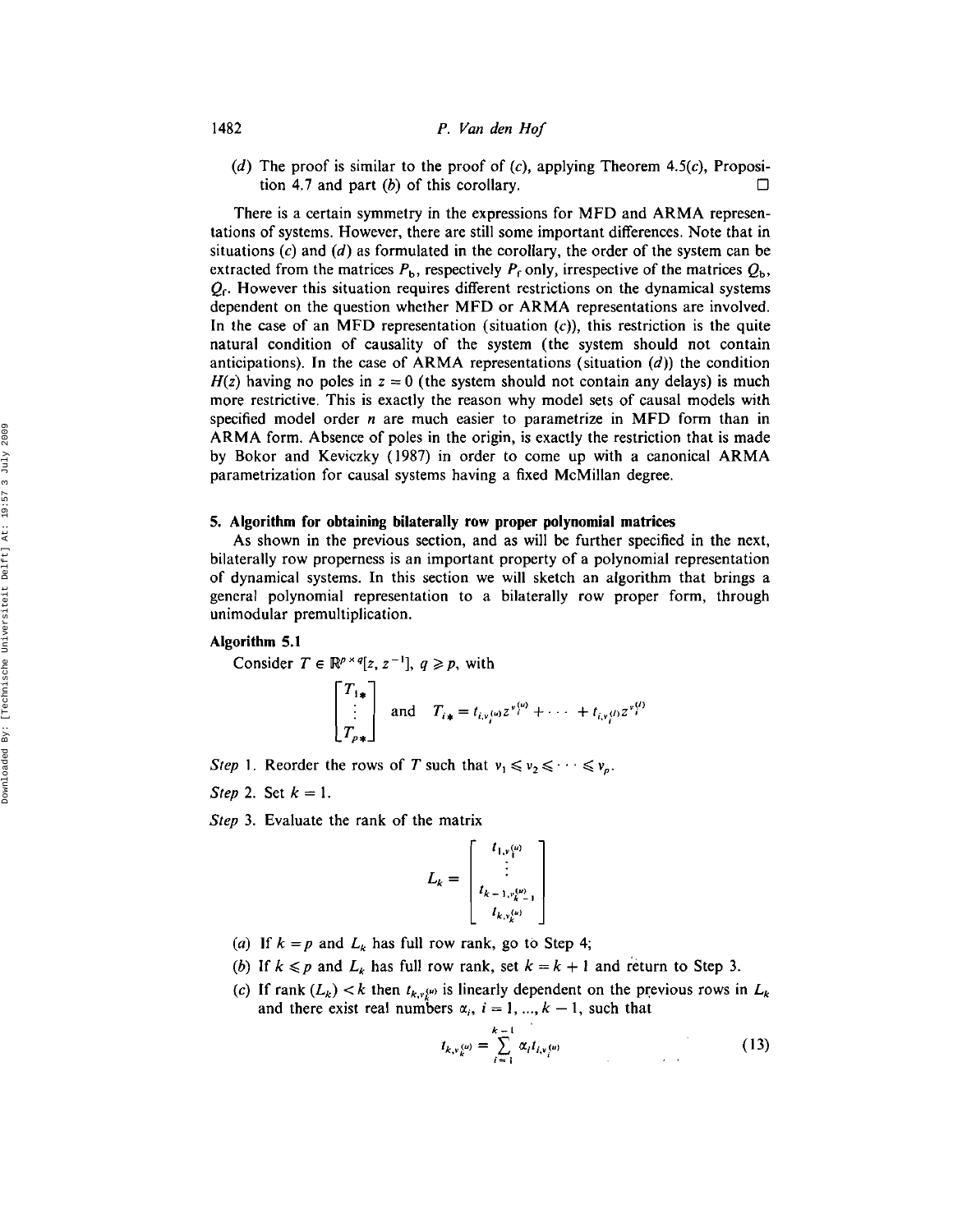Replace  $T_{k*}$  by

$$
\widetilde{T}_{k\,*} = T_{k\,*} - \sum_{i=1}^{k-1} \alpha_i z^{\nu_k^{(u)} - \nu_i^{(u)}} T_{i\,*}
$$
\n(14)

When, after replacement of the *k*th row,  $v_k(T) < v_{k-1}(T)$ , then reorder the rows of T again such that  $v_1 \le v_2 \le \ldots \le v_p$ .

After reordering, the *k*th row of *T* becomes the *j*th row of *T*,  $(j \le k)$ ; set  $k = j$  and return to Step 3.

*Step* 4. Set  $k = 1$ .

*Step* 5. Evaluate the rank of the matrix

$$
M_{k} = \begin{bmatrix} t_{1,\nu_{1}^{(l)}} \\ \vdots \\ t_{k-1,\nu_{k-1}^{(l)}} \\ t_{k,\nu_{k}^{(l)}} \end{bmatrix}
$$

- (a) If  $k = p$  and  $M_k$  has full row rank, the algorithm stops;
- *(b)* If  $k \leq p$  and  $M_k$  has full row rank, set  $k = k + 1$  and return to Step 5.
- (c) If rank  $(M_k) < k$  then  $t_{k,\nu}$ <sup>o</sup> is linearly dependent on the previous rows in  $M_k$ and there exist real numbers  $\beta_i$ ,  $i = 1, ..., k - 1$ , such that

$$
t_{k,vk} = \sum_{i=1}^{k-1} \beta_i t_{i,vk} \tag{15}
$$

Replace  $T_{k*}$  by

$$
\widetilde{T}_{k*} = T_{k*} - \sum_{i=1}^{k-1} \beta_i z^{v_k^{(i)} - v_i^{(i)}} T_{i*}
$$
\n(16)

When, after replacement of the *k*th row,  $v_k(T) < v_{k-1}(T)$ , then reorder the rows of T again such that  $v_1 \le v_2 \le \ldots \le v_p$ .

After reordering, the *k*th row of *T* becomes the *j*th row of *T*,  $(j \le k)$ ; set  $k = j$  and return to Step 5.  $\Box$ 

The correctness of the algorithm can be verified by considering the following remarks.

- (i) All operations performed on the polynomial matrix  $T$  are unimodular premultiplications, and consequently the dynamical system that is represented by  $T$  is not changed;
- (ii) It can be verified that the essential operations on  $T$  in Step 3 and Step 5, formulated in  $(14)$ ,  $(16)$  force the sum of row degrees of T to be decreased by at least 1 in every step. Consequently the algorithm has to stop in a finite number of steps.
- (iii) In Step 3 the leading row coefficient matrix of  $T$  is constructed to be of full row rank, while in Step 5 this operation is performed directed towards the trailing coefficient matrix. It can be verified that the operations of Step 5 do not affect the full row rank of  $\Gamma_{hr}(T)$ .

The verification of items (ii) and (iii), essentially relies on the fact that at every step in the algorithm, the matrix has an ordered set of row degrees, as formulated in Step 1 of the algorithm.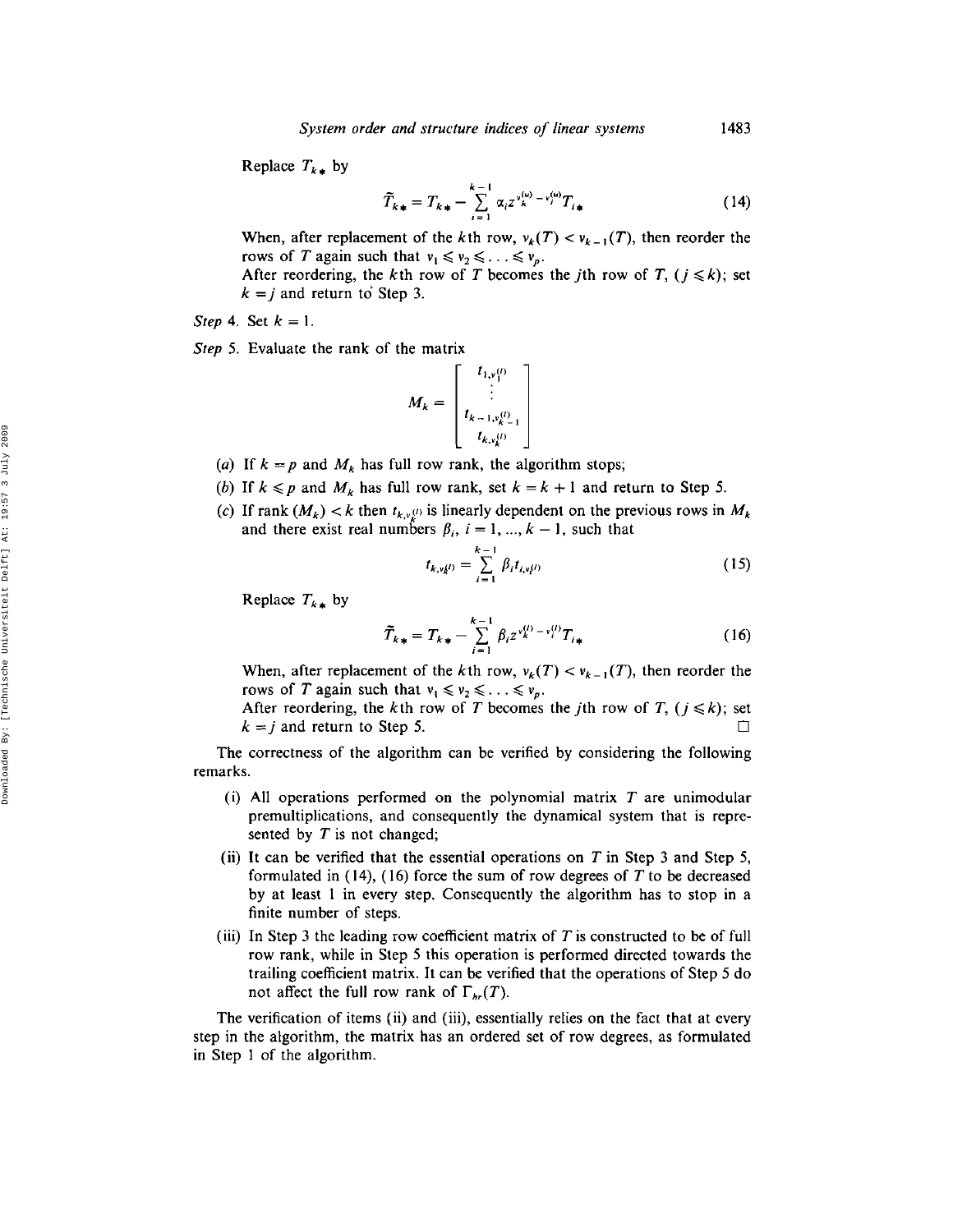## 6. Structure indices

In the same line of thought as exhibited in § 4, results can be formulated for the structural indices of dynamical systems, represented in the generalized polynomial forms as discussed. Structural indices constitute a further specification of the order of dynamical systems and are often used for the construction of sets of dynamical systems that allow an identifiable and differentiable parametrization. Let us first consider the different structure indices that will be considered.

**Definition 6.1:** Let  $(A, B, C, D)$  be a state space realization with dimension *n* of a dynamical system  $S \in \Sigma_{p,m}$ , with  $C = [c_1^T \ c_2^T \ ... \ c_p^T]^T$ . Consider the observability matrix  $\mathcal{O} = [C^T \ A^T C^T \ ... (A^T)^{n-1} C^T]^T$  and evaluate the linearly independent rows in  $\varnothing$  from top to bottom. Order these independent rows as

$$
\{c_1, c_1A, ..., c_1A^{\gamma_1-1}, ..., c_p, ..., c_pA^{\gamma_p-1}\}
$$

then the integers  $(\gamma_i)_{i=1,\dots,p}$  are defined to be the *observability indices of the*  $realization$   $(A, B, C, D)$ .  $\Box$ 

The observability indices of a realization are often called the (left) Kronecker indices of the realization, and actually are equal to the left Kronecker indices of the matrix pencil  $[(zI - A)^T C^T]^T$  (Kailath, 1980). The notation  $(\gamma_i)_{i=1,\dots,p}$  refers to a mapping  $\mathbb{Z} \cap [1, p] \to \mathbb{Z}_+$ , which means that the ordering of the observability indices is of importance, (e.g. (2, 1)  $\neq$  (1, 2)). When writing  $\{\gamma_i\}_{i=1,\dots,p}$  we will refer to a set with  $p$  elements, where consequently any ordering of the elements is not relevant. In the case of a minimal realization (A, B, C, D) it follows directly that  $\sum_{i=1}^{p} \gamma_i = n(S)$ . The observability indices are presented as being related to state space realizations and consequently their interpretation is restricted to causal systems.

Related structure indices can also be defined on the basis of transfer functions. The definition of these left Kronecker indices will be adopted from Forney (1975), Kailath (1980) and Janssen (1988 a), and will not be further elaborated here. For more details the reader is referred to these references.

**Definition 6.2:** Let  $H(z)$  be a rational matrix,  $H(z) \in \mathbb{R}^{p \times m}(z)$ , satisfying rank<sub>R(z)</sub>  $H = p$ . The *set of left Kronecker*  $\{\kappa_i\}_{i=1,\dots,p}$  of  $H(z)$ , is defined as the set of row degrees of any minimal polynomial basis in  $\mathbb{R}[z]$  for the rational vector space, generated by the rows of the matrix  $[I_p | H(z)]$ .

Minimality of this basis is considered with respect to the sum of the row degrees.

In Janssen (1988 a) it is proven that these left Kronecker indices of *H(z)* sum up to its McMillan degree:

$$
\sum_{i=1}^p \kappa_i = \delta_{\mathbf{M}}(H)
$$

Note that these left Kronecker indices are defined on rational matrices, i.e. on the level of transfer functions. This means that these structure indices do not contain information on any non-controllable part of a dynamical system. Again, as in the

t The use of the term *Kronecker indices* may be confusing in this definition, since Kronecker indices formally are defined on matrix pencils and not on general rational matrices. For this reason Janssen (1988 b) has introduced the term *left dynamical indices* for the structure indices defined. In this paper we will follow the terms used by Kailath (1980).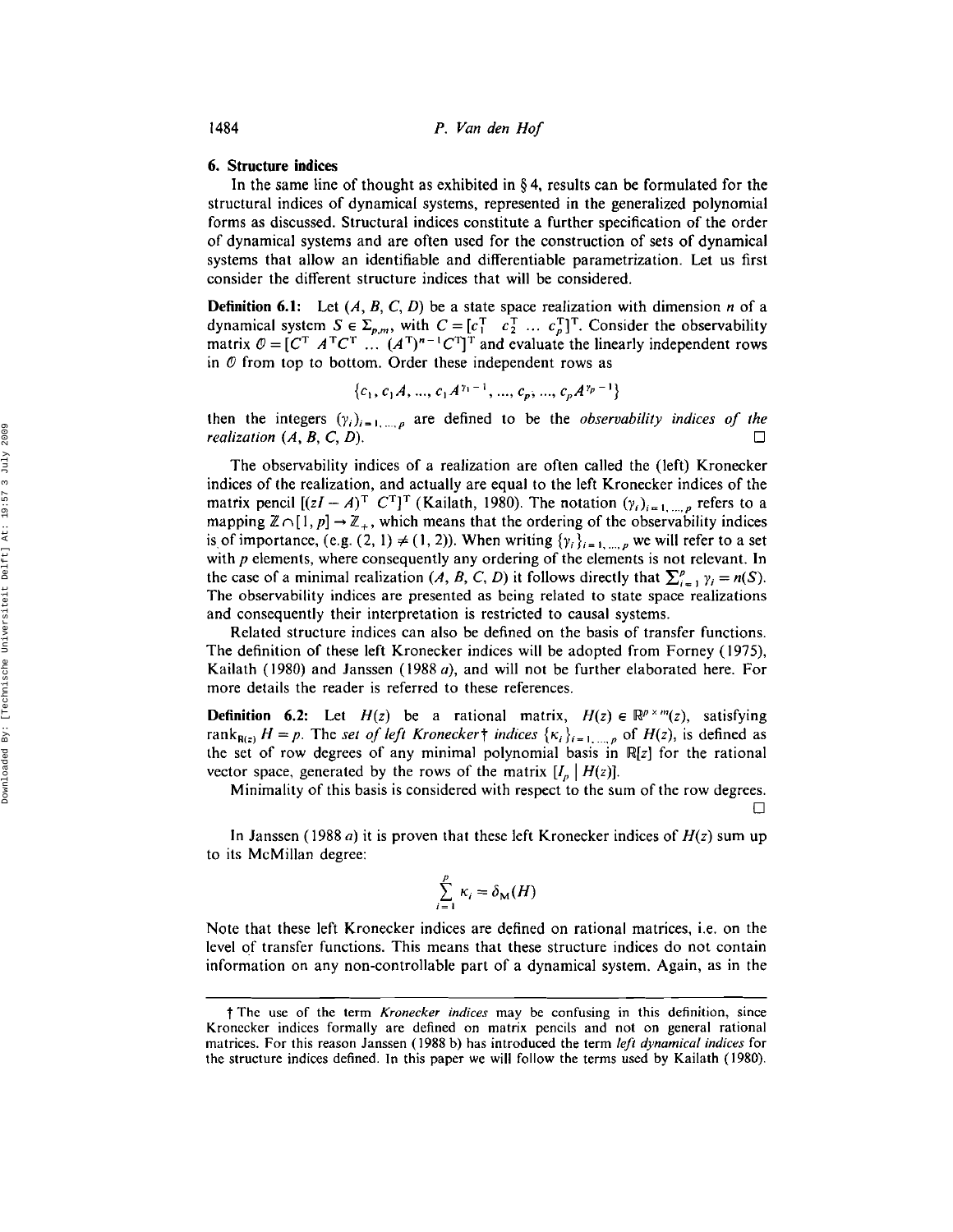case of the system order  $n(S)$ , both sets of structure indices as defined in definitions 6.1, 6.2 can be related to each other in terms of a polynomial matrix representation, in order to deal with both non-controllable and non-causal dynamical systems. To this end the following definition is given.

**Definition 6.3:** Let S be a dynamical system  $S \in \Sigma_{p,m}$ , and let T be a polynomial matrix  $T \in \mathbb{R}^{p \times (p+m)}[z, z^{-1}]$ . The *set of observability indices of* S, denoted by  $\{\rho_i\}_{i=1,\dots,p}$ , is defined as the set of row degrees  $\{v_i(T)\}_{i=1,\dots,p}$  of any bilaterally row proper matrix T that induces S.  $\Box$ 

It can be verified that this set of observability indices is an invariant of the system  $S$ , i.e. it is not dependent on the specific bilaterally row proper matrix  $T$  that it is induced by. Its relation with the structure indices previously defined, is given in the following proposition.

**Proposition 6.4:** Let S be a dynamical system  $S \in \Sigma_{p,m}$  being induced by a polyno*mial* matrix  $T \in \mathbb{R}^{p \times (p+m)}[z, z^{-1}]$  then the following statements hold true.

- *(a) The set ofobservability indices of*S *is equal* to *the set ofleft Kronecker indices*  $\{K_i\}_{i=1,\dots,p}$  *of its transfer function if and only if S is controllable.*
- *(b) The set of observability indices of* S *is equal* to *the set of observability indices {Yi},=* 1, *.. .,p of any minimal space realization (A,* B, C, D) *that satisfies*  $M_{ss}(A, B, C, D) = M_p(TX)$  and  $X \in \mathbb{R}^{(p+m)\times(p+m)}$  a non-singular matrix.

Proof: Part (a) of this theorem is an extension of results of Forney (1975) and Kailath (1980); for the situation that  $T \in \mathbb{R}^{p \times (p+m)}[z]$ , it has been shown that the set of row degrees of *T* is equal to the set of left Kronecker indices of *P* -1 Q if and only if P and Q are left coprime and T is row proper over  $\mathbb{R}[z]$ . Extension of this result to polynomials in  $\mathbb{R}[z, z^{-1}]$  follows from the consideration that {left coprimeness and row properness over  $\mathbb{R}[z]$   $\Leftrightarrow$  {left coprimeness and bilaterally row properness over  $\mathbb{R}[z, z^{-1}]$ . Part (b) follows from results of Willems (1986), and the consideration that the set of row degrees of  $T$  is invariant for postmultiplication of T with a constant non-singular matrix.  $\Box$ 

The set of observability indices of S coincides with the set of left Kronecker indices in case of controllability, and it coincides with the set of observability indices of a state space realization in case of causality. Note that equality, as meant in the proposition, refers to the sets of indices, i.e. equality of the indices up to ordering. The observability indices as defined, act as a further structural specification of dynamical systems with order

$$
n(S) = \sum_{i=1}^{p} \rho_i(S) \tag{17}
$$

They have been defined on the basis of a bilaterally row proper polynomial representation of the system. It has to be stressed that this set of indices can also be formulated purely on the basis of system behaviour as is the case with the system order  $n(S)$ . We will briefly state this result but for further details we refer to Willems (1986).

**Proposition 6.5:** Let  $S = (\mathbb{Z}, W, \mathcal{B})$  be a *dynamical system*  $S \in \Sigma_{p,m}$ . Then the set of *observability indices*  $\{\rho_i\}_{i=1,...,p}$  *of S can be determined as follows. Let* 

$$
\beta^N := \dim \mathcal{B}^N - \dim \mathcal{B}^{N-1} \quad \text{with } \mathcal{B}^0 := 0 \tag{18}
$$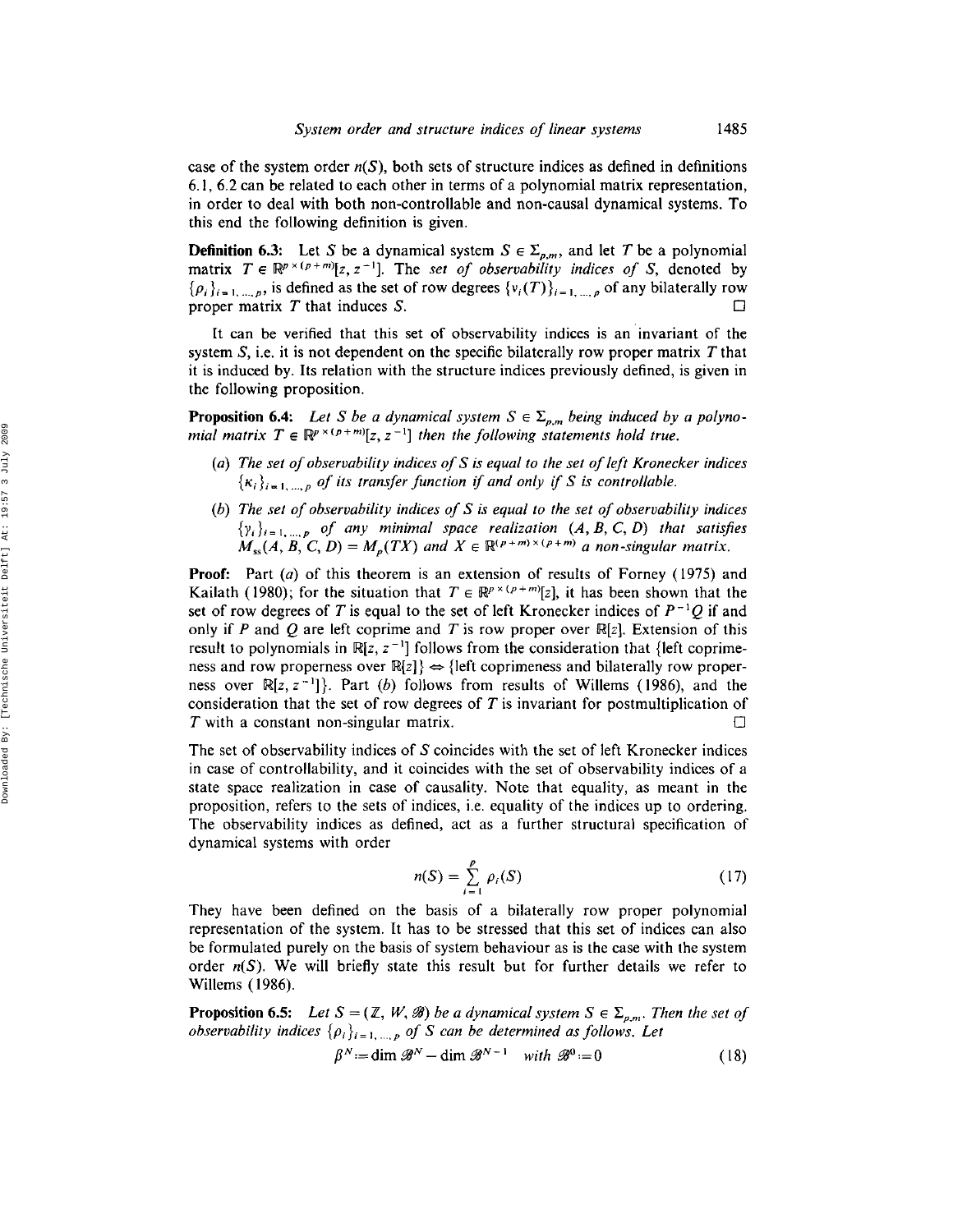*and*

$$
\tau^N := \beta^N - \beta^{N+1} \quad \text{with } \beta^0 := p + m \tag{19}
$$

If  $\tau^{j} = k > 0$  then *j* appears *k*-times as element of  $\{\rho_{i}\}_{i=1,\dots,p}$ .

In the case of non-causal systems, reflected by non-proper transfer functions, the set of observability indices can also be shown to be related to the left Kronecker indices of the matrix pencil  $[(zE - A)^T C^T]^T$  generated by a generalized state space representation; this representation is analysed by Kuijper and Schumacher (1990).

Similar results as formulated in Proposition 4.7 and Corollary 4.8 with respect to the system order, can now be given for the evaluation of the set of observability indices of a system in some specific situations. We will briefly pay attention to the situation when the set of observability indices can be determined on the basis of polynomial matrix *P* only, as a submatrix of the matrix *T* that induces S. Moreover the specific situation of MFD and ARMA forms will be taken into account. These results will be presented in the following two corollaries.

**Corollary 6.6:** Let S be a dynamical system  $S \in \Sigma_{p,m}$  induced by a bilaterally row *proper* polynomial matrix  $T \in \mathbb{R}^{p \times (p+m)}[z, z^{-1}]$ , with  $T = [P \mid -Q]$ , then

- $(u)$   $(v_i^{(u)}(T))_{i=1,...,p} = (v_i^{(u)}(P))_{i=1,...,p}$  *if and only if*  $P^{-1}Q$  *has no poles in*  $z = \infty$ ;
- *(b)*  $(v_i^{(l)}(T))_{i=1,...,p} = (v_i^{(l)}(P))_{i=1,...,p}$  *if and only if*  $P^{-1}Q$  *has no poles in*  $z = 0$ .

**Proof:** If T is bilaterally row proper it follows that  $\pi_p^{(u)}(T) = \sum_{i=1}^p v_i^{(u)}(T)$  and  $\pi_p^{(1)}(T) = \sum_{i=1}^p v_i^{(1)}(T)$ . Applying this property to Proposition 4.7 shows that the expression  $\pi_p^{(u)}(T) = \delta^{(u)}(\det(P))$  can be replaced by  $\sum_{i=1}^p v_i^{(u)}(T) = \sum_{i=1}^p v_i^{(u)}(P)$ . Since it is impossible that  $v_i^{(u)}(T) < v_i^{(u)}(P)$  it follows that the latter expression is equivalent to  $v_i^{(\mu)}(T) = v_i^{(\mu)}(P)$  for  $i = 1, ..., p$ . Applying a similar reasoning for the lower row degrees (part (b)) shows that the corollary follows directly from Proposition 4.7.  $\Box$ 

**Corollary 6.7:** Let S be a dynamical system  $S \in \Sigma_{p,m}$ , represented in MFD or *ARMAform by*

$$
S = M_{p}(T_{f}), \quad T_{f} = T_{f}(z) = [P_{f} | -Q_{f}] \in \mathbb{R}^{p \times (p+m)}[z]
$$

*and*

$$
S = M_{\rm p}(T_{\rm b}), \quad T_{\rm b} = T_{\rm b}(z^{-1}) = [P_{\rm b} \, | \, -Q_{\rm b}] \in \mathbb{R}^{p \times (p+m)}[z^{-1}]
$$

*Then the following statements hold true*

- (*a*) If  $\text{rank}_{\mathbb{C}} T_f(\lambda) = p$  for  $\lambda = 0$  *and*  $T_f$  *is row proper over*  $\mathbb{R}[z]$ , *and*  $P_f^{-1}Q_f$  *has no poles* in  $z = \infty$  then  $\{\rho_i(S)\}_{i=1,\dots,p} = \{v_i^{(u)}(P_f)\}_{i=1,\dots,p}$ ;
- (b) If rank<sub>c</sub>  $T_b(\lambda) = p$  for  $\lambda = 0$  and  $T_b$  is row proper over  $\mathbb{R}[z^{-1}]$ , and  $P_b^{-1}Q_b$  has *no* poles in  $z = 0$  then  $\{\rho_i(S)\}_{i=1,...,p} = \{-v_i^{(k)}(P_b)\}_{i=1,...,p}$ .  $\Box$

**Proof:** The corollary follows immediately from combining Corollaries 4.8 and 6.6.  $\Box$ 

As mentioned before, the expressions for the determination of the set of observability indices shows a clear resemblance to similar expressions for the system order  $n(S)$ . In order to be able to extract these indices of S only from the submatrix P within T, additional conditions of causality (for MFD forms) and absence of delays (for ARMA forms) have to be satisfied. These two symmetrical conditions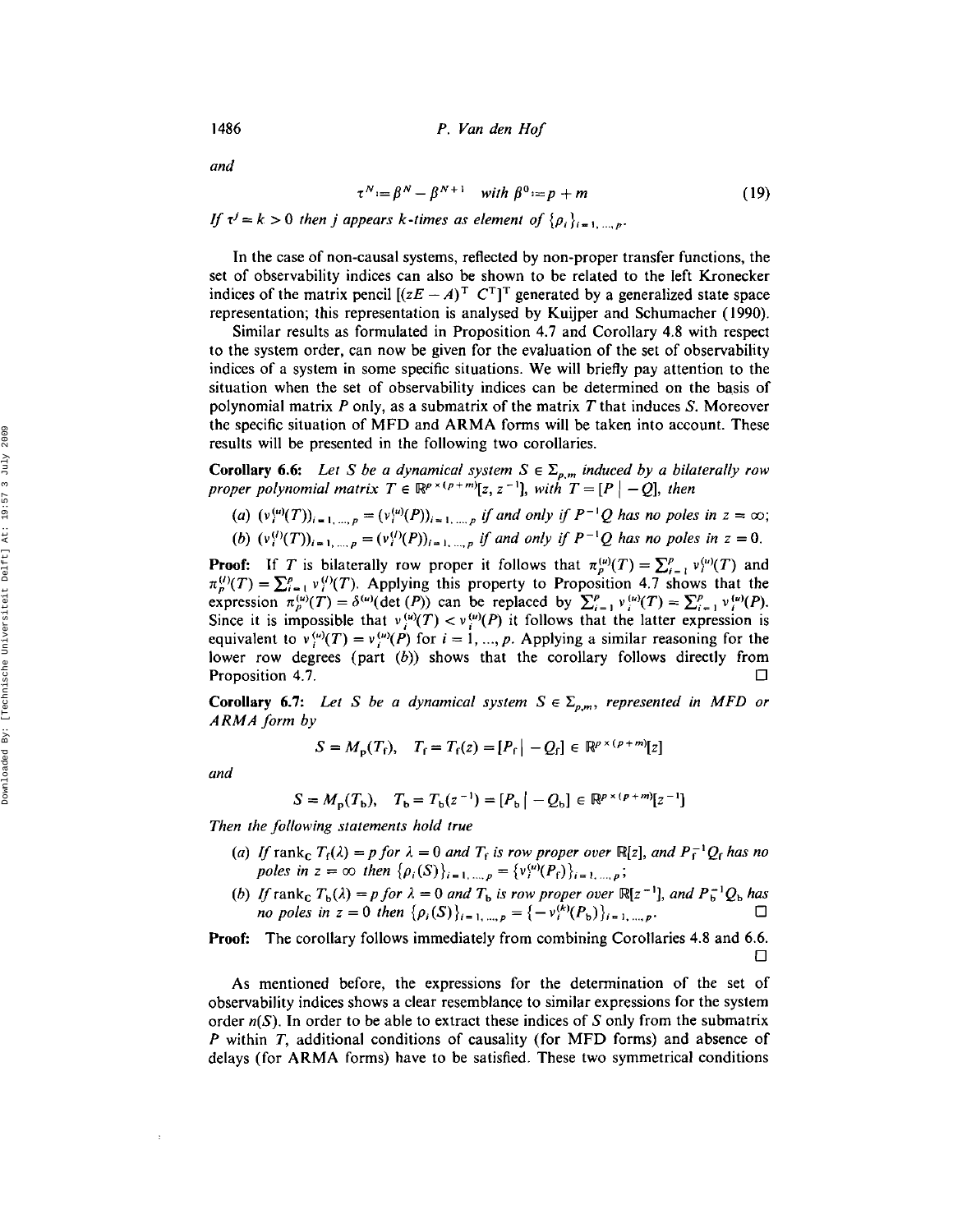clearly show the symmetrical treatment of the two different forms. Finally, we will illustrate the results presented in this section, in the following example.

**Example 6.8:** Consider again the dynamical system  $S \in \Sigma_{2,1}$  as introduced in example 4.6, induced by polynomial matrix  $T^* = [P^* | -Q^*]$ ,

$$
T^*(z, z^{-1}) = \begin{bmatrix} z & 0 & -1 \\ z^{-1} & 1 & 0 \end{bmatrix} \tag{20}
$$

Since  $T^*$  is bilaterally row proper the set of observability indices  $\{\rho_1, \rho_2\}$  is determined by the set of row degrees of  $T^*$ , which equals  $\{1, 1\}$ .

An equivalent MFD form for *T\** that induces the same system, can be obtained by premultiplying the second row of *T\** by z. This is a unimodular operation on *T\*.* The resulting matrix is

$$
T_1 = [P_1 | -Q_1] = \begin{bmatrix} z & 0 & -1 \\ 1 & z & 0 \end{bmatrix}
$$
 (21)

With this matrix  $T_1$  the conditions of Corollary 6.7(*a*) are satisfied and consequently the set of upper row degrees of  $P_1$  is equal to the set of observability indices of S.

An equivalent ARMA form for *T\** that induces the same system, can be obtained by premultiplying the first row of  $T^*$  by  $z^{-1}$ . This is a unimodular operation on  $T^*$ . The resulting matrix is

$$
T_2 = [P_2 | -Q_2] = \begin{bmatrix} 1 & 0 \\ z^{-1} & 1 \end{bmatrix} \begin{bmatrix} -z^{-1} \\ 0 \end{bmatrix}
$$
 (22)

This matrix  $T_2$  satisfies the first two conditions of Corollary 6.7(b); however since the transfer function of S,  $H(z) = [(z^{-1}) - (z^{-2})]^T$ , contains poles in  $z = 0$ , the third condition is not satisfied. It follows that the set of observability indices of S cannot be determined from the row degrees of *P 2 •*  $\Box$ 

## 7. Conclusions

In this paper system order and structure indices have been presented as generalizations of, respectively, the McMillan degree and the (Kronecker) observability indices of linear systems, being applicable to systems that are not necessarily causal and/or controllable. To this end the concept of dynamical system in terms of its behaviour is adopted. General expressions for the evaluation of system order and observability indices are derived in terms of system representations in polynomial matrix form. The polynomial forms discussed exhibit two shift operators, being a generalization of both MFD and ARMA forms. Consequently a unifying theory results for the evaluation of system order and observability indices of linear systems in polynomial forms, in which MFD and ARMA forms are special cases that are completely symmetrical.

#### Appendix

**Proof of Theorem 4.5:** In order to prove parts (a) and (c), first it will be shown that

$$
\delta_{\mathbf{M}}(P^{-1}Q) \leqslant \pi_p^{(u)}(T) - \pi_p^{(l)}(T) \tag{A-1}
$$

with equality if and only if  $rank_{\mathbb{C}} T(\lambda, \lambda^{-1}) = p$  for all  $0 \neq \lambda \in \mathbb{C}$ . Secondly, part (a) will be proven.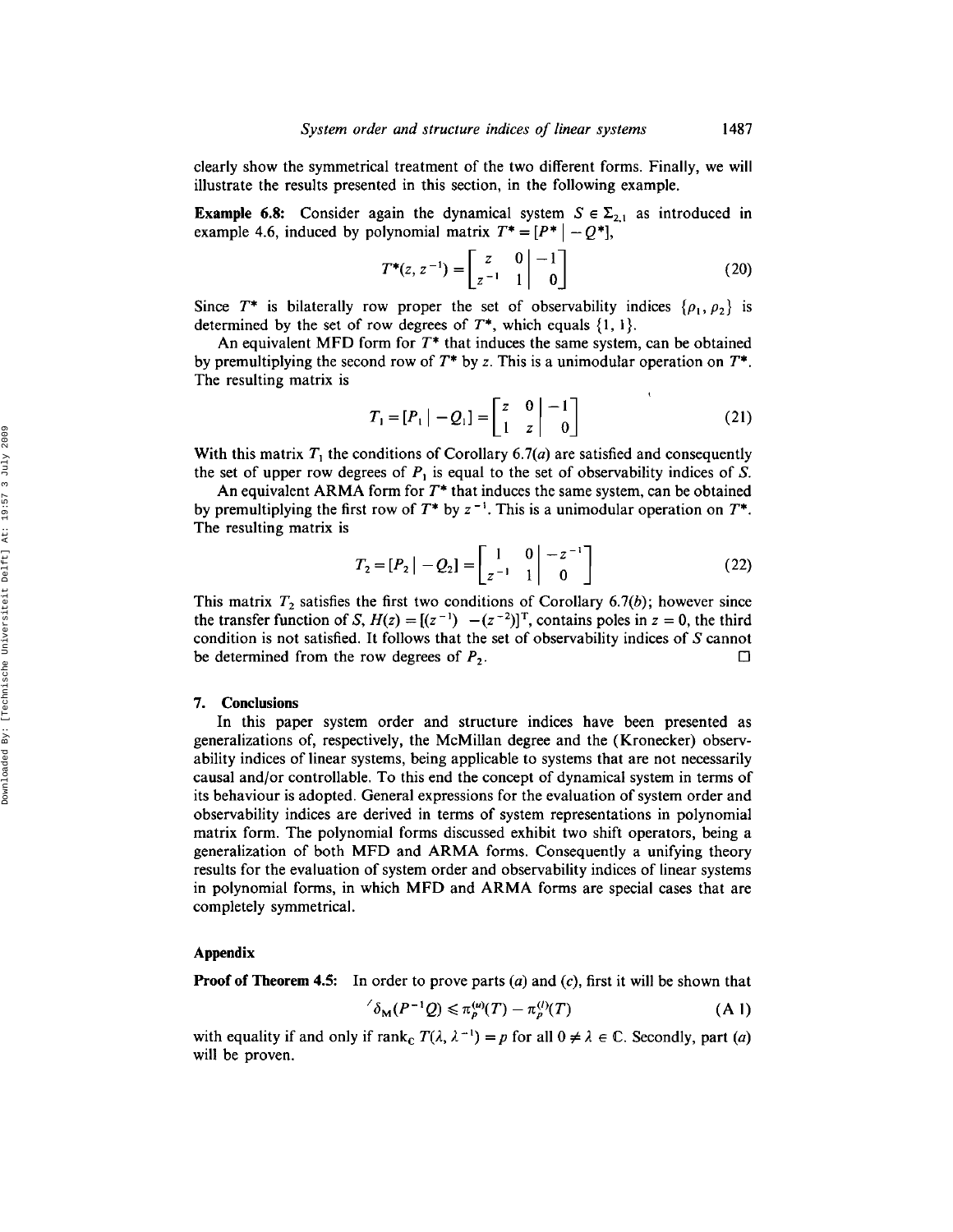The following additional notation will be required; let  $G(z) \in \mathbb{R}^{p \times m}(z)$ , then denote

 $\delta_a^p(G)$  = the degree of a pole in z  $= a;$  (A 2)

 $\delta_a^z(G)$  = the degree of a zero in z = *a;* (A 3)

$$
\operatorname{exc}_a(G) := \delta_a^p(G) - \delta_a^z(G); \tag{A 4}
$$

$$
\operatorname{exc}_{\text{tot}}\left(G\right) := \sum_{a \in \mathbb{C}^*} \delta_a^p(G) - \delta_a^z(G), \text{ with } \mathbb{C}^* = \mathbb{C} \cup \{\infty\};\tag{A 5}
$$

 $c_a^{(i)}(G)$ :=the maximum of exc<sub>a</sub>  $(g^{(i)}(z))$  over all  $i \times i$ -minors  $g^{(i)}(z)$  of G. (A 6)

By definition

$$
\delta_{\mathbf{M}}(G) = \sum_{a \in \mathbb{C}^*} \delta_a^p(G) = \sum_{a \in \mathbb{C}^*} \max_{i \ge 0} [c_a^{(i)}(G)] \text{ for all } a \in \mathbb{C}^* \tag{A 7}
$$

with  $c_a^{(0)}(G) = 0$  (Verghese and Kailath 1981).

For  $T = [P | -Q]$  being polynomial in z only, and  $G = P^{-1}Q$ , it has been shown by Janssen (1988 a) that  $\delta_M(G) = \text{exc}_{\text{tot}}(T)$ . It can easily be verified that this result remains valid for  $T \in \mathbb{R}^{p \times (p+m)}[z, z^{-1}]$ . Since T has only poles in  $z = 0$  and  $z = \infty$ , it follows that

$$
\delta_{\mathbf{M}}(G) = \text{exc}_{\text{tot}}(T) \leq \text{exc}_{0}(T) + \text{exc}_{\infty}(T) \tag{A 8}
$$

with equality if and only if T has no finite zeros  $\neq 0$ , or equivalently rank<sub>c</sub>  $T(\lambda, \lambda^{-1}) = p$  for all  $\lambda \in \mathbb{C} \backslash \{0\}.$ 

Using a result of Verghese and Kailath (1981), showing that  $\operatorname{exc}_a(H) = c_a^{(r)}(H)$ for any rational matrix H with rank<sub>R(z)</sub> $H = r$ , it follows from (A 8) that

$$
\delta_{\mathbf{M}}(G) \leq c_0^{(p)}(T) + c_{\infty}^{(p)}(T) \tag{A 9}
$$

with equality if and only if rank<sub>c</sub>  $T(\lambda, \lambda^{-1}) = p$  for all  $\lambda \in \mathbb{C} \setminus \{0\}.$ 

Let any  $p \times p$ -minor of *T* be equal to  $t(z) = a_1 z^{n_1} + \cdots + a_{n_1-n_2+1} z^{n_2}$  with  $n_1, n_2 \in \mathbb{Z}$  and  $n_1 \ge n_2$ , then  $\text{exc}_{\infty} (t(z)) = n_1$  and  $\text{exc}_{\infty} (t(z)) = -n_2$ ; consequently

$$
\delta_{\mathbf{M}}(G) \leqslant \pi_p^{(\mu)}(T) - \pi_p^{(\ell)}(T) \tag{A-10}
$$

with equality if and only if rank<sub>c</sub>  $T(\lambda, \lambda^{-1}) = p$  for all  $0 \neq \lambda \in \mathbb{C}$ . This proves the equivalence between the statements  $(a)$  and  $(c)$  of the theorem.

Secondly, part (*a*) of the theorem will be proven.

If the polynomial matrix T is bilaterally row proper, it can be written as:

$$
T(z, z^{-1}) = \text{diag}(z^{u_1}, ..., z^{u_p})\Gamma_{hr} + T_1(z, z^{-1})
$$
 (A 11)

or

$$
T(z, z^{-1}) = T_2(z, z^{-1}) + \text{diag}(z^{l_1}, ..., z^{l_p}) \Gamma_h \tag{A 12}
$$

with  $u_i = v_i^{(u)}(T)$ ,  $I_i = v_i^{(l)}(T)$ ;  $T_1(z, z^{-1})$  satisfying  $v_i^{(u)}(T_1) < u_i$  and  $T_2(z, z^{-1})$  satisfying  $v_2^{(l)}(T_2) > l_i$ ,  $i = 1, ..., p$ .

Since  $\Gamma_{hr}$  and  $\Gamma_{lr}$  have full row rank,  $\pi_p^{(l)}(T) = \sum_i u_i$ , and  $\pi_p^{(l)}(T) = \sum_i l_i$ , leading to  $\pi_p^{(u)}(T) - \pi_p^{(l)}(T) = \sum_i (u_i - l_i) = \sum_{i=1}^p v_i(T) = n(S).$ 

If  $T$  is not bilaterally row proper, it can always be brought to a bilaterally row proper form by unimodular premultiplication. Let  $T'(z, z^{-1}) = U(z, z^{-1})T(z, z^{-1})$ with U unimodular over  $\mathbb{R}[z, z^{-1}]$ , then any  $p \times p$ -minor of T' equals det  $(U) \cdot$  (the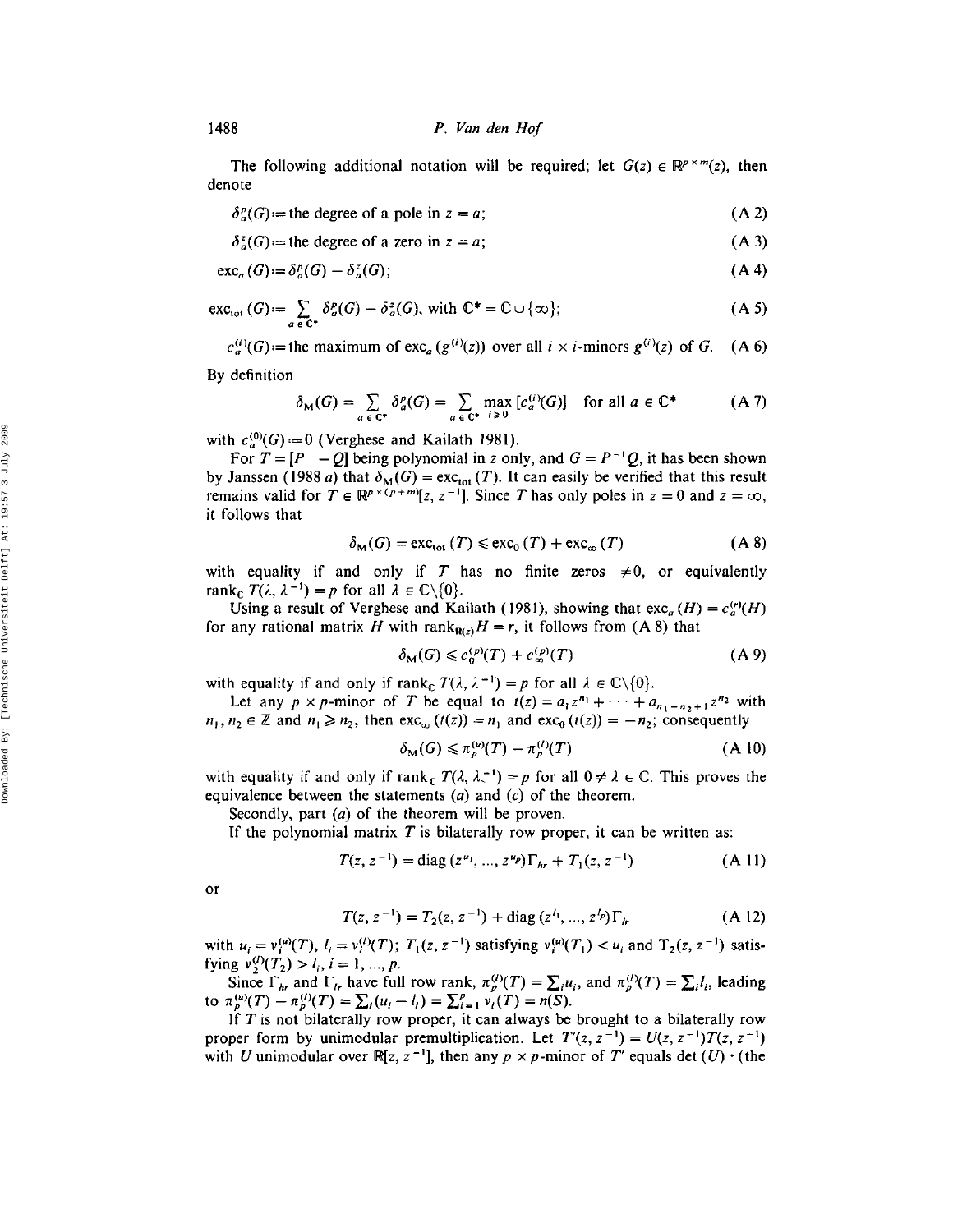corresponding  $p \times p$ -minor of T). Since det  $(U) = cz^d$ ,  $0 \neq c \in \mathbb{R}$ ,  $d \in \mathbb{Z}$ , it follows that  $\pi_{p}^{(\mu)}(T') - \pi_{p}^{(l)}(T) = \pi_{p}^{(\mu)}(T) - \pi_{p}^{(l)}(T)$ , showing that  $\pi_{p}^{(\mu)}(\cdot) - \pi_{p}^{(l)}(\cdot)$  is representation independent, which proves statement  $a$  of the theorem.  $\Box$ 

**Proof of Proposition 4.7:** Let  $G(z) = P(z, z^{-1})^{-1}Q(z, z^{-1})$  and  $T = [P \mid -Q]$ . In this proof we use lemma P4A-4 from Janssen (1988 *a),* stating that, using the notation of (A 5),  $\delta_{\alpha}^{p}(G) = \text{exc}_{\alpha}(T) - \text{exc}_{\alpha}(P)$  for  $\alpha \in \mathbb{C}^{*}$ .

- (a) G proper  $\Leftrightarrow \delta_{\infty}^p(G) = 0$ . Using the lemma mentioned above it follows that this is equivalent with  $\text{exc}_{\infty}(T) = \text{exc}_{\infty}(P)$ . Since polynomial matrices  $T$  and P satisfy rank<sub>R(z)</sub>  $T = \text{rank}_{R(z)}(P) = p$  the previously mentioned result of Verghese and Kailath (1981) ensures that  $\text{exc}_{\infty}(T) = \text{exc}_{\infty}(P) \Leftrightarrow c_{\infty}^{(p)}(T) =$  $c_{\infty}^{(p)}(P) \Leftrightarrow \pi_{p}^{(u)}(T) = \pi_{p}^{(u)}(P) = \delta^{(u)}\{\det(P)\}.$
- (b) Using reasoning similar to that in part (a), it follows that  $\delta_0^p(G) = 0 \Leftrightarrow$  $\text{exc}_{0}(T) = \text{exc}_{0}(P) \Leftrightarrow c_{0}^{(p)}(T) = c_{0}^{(p)}(P) \Leftrightarrow \pi_{p}^{(l)}(T) = \pi_{p}^{(l)}(P) = \delta^{(l)}\{\text{det}(P)\}\$

#### **REFERENCES**

- BOKOR, J., and KEVICZKV, L., 1987, ARMA canonical forms obtained from constructibility invariants. *International Journal of Control,* 45, 861-873.
- DEISTLER, M., 1983, The properties of the parametrization of ARMAX systems and their relevance for structural estimation. *Econometrica,* 51, 1187-1207.
- DEISTLER, M., DUNSMUIR, W., and HANAN, E. J., 1978, Vector linear time series models: corrections and extensions. *Advances in Applied Probability,* 10, 360-372.
- FORNEY, G. D., 1975, Minimal bases of rational vector spaces, with applications to multivariable linear systems. *SIAM Journal on Control and Optimization,* 13,493-520.
- GEVERS, M., 1986, ARMA models, their Kronecker indices and their McMillan degree. *International Journal of Control,* 43,1745-1761.
- GUIDORZI, R. P., 1975, Canonical structures in the identification of multivariable systems. *Automatica,* ll, 361-374; 1981, Invariants and canonical forms for systems structural and parametric identification. *Ibid* 17, 117-133.
- HANAN, E. J., and KAVALIERIS, L., 1984, Multivariable linear time series models. *Advances in Applied Probability,* 16, 492-561.
- JANSSEN, P. H. M., 1988*a,* On model parametrization and model structure selection for identification of MIMO systems. Doctoral dissertation, Department of Electrical Engineering, Eindhoven University of Technology, The Netherlands; 1988 b, General results on the McMillan degree and the Kronecker indices of ARMA and MFD models. *International Journal of Control,* 48, 591-608.
- KAILATH, T., 1980, *Linear Systems* (Englewood Cliffs, NJ: Prentice Hall).
- KUIJPER, M., and SCHUMACHER, J. M., 1990, Realization of autoregressive equations in pencil and descriptor form. *SIAM Journal on Control and Optimization,* 28, 1162- 1189.
- LJUNG, L., 1987, *System Identification: Theory for the User* (Englewood Cliffs, NJ: Prentice Hall).
- ROSENBROCK, H. H., 1970, *State Space and Multivariable Theory* (London: Nelson).
- VAN DEN HOF, P. M. J., 1989*a,* On residual-based parametrization and identification of multivariable systems. Doctoral dissertation, Department of Electrical Engineering, Eindhoven University of Technology, The Netherlands; 1989  $b$ , A deterministic approach to approximate modelling of input-output data, *Proceedings of the 28th I.E.E.E. Conference on Decision and Control,* Tampa, Florida, pp. 659-664; 1991, On the order and structural indices of linear systems represented in polynomial form. *Automatic Control in the Service of Mankind: Proceedings of the Ilth IFAC World Congress,* Tallinn, Estonia (1990), edited by H. Jaaksoo and V. Utkin, IFAC Proceedings Series 1991, No. I. pp. 293-298.